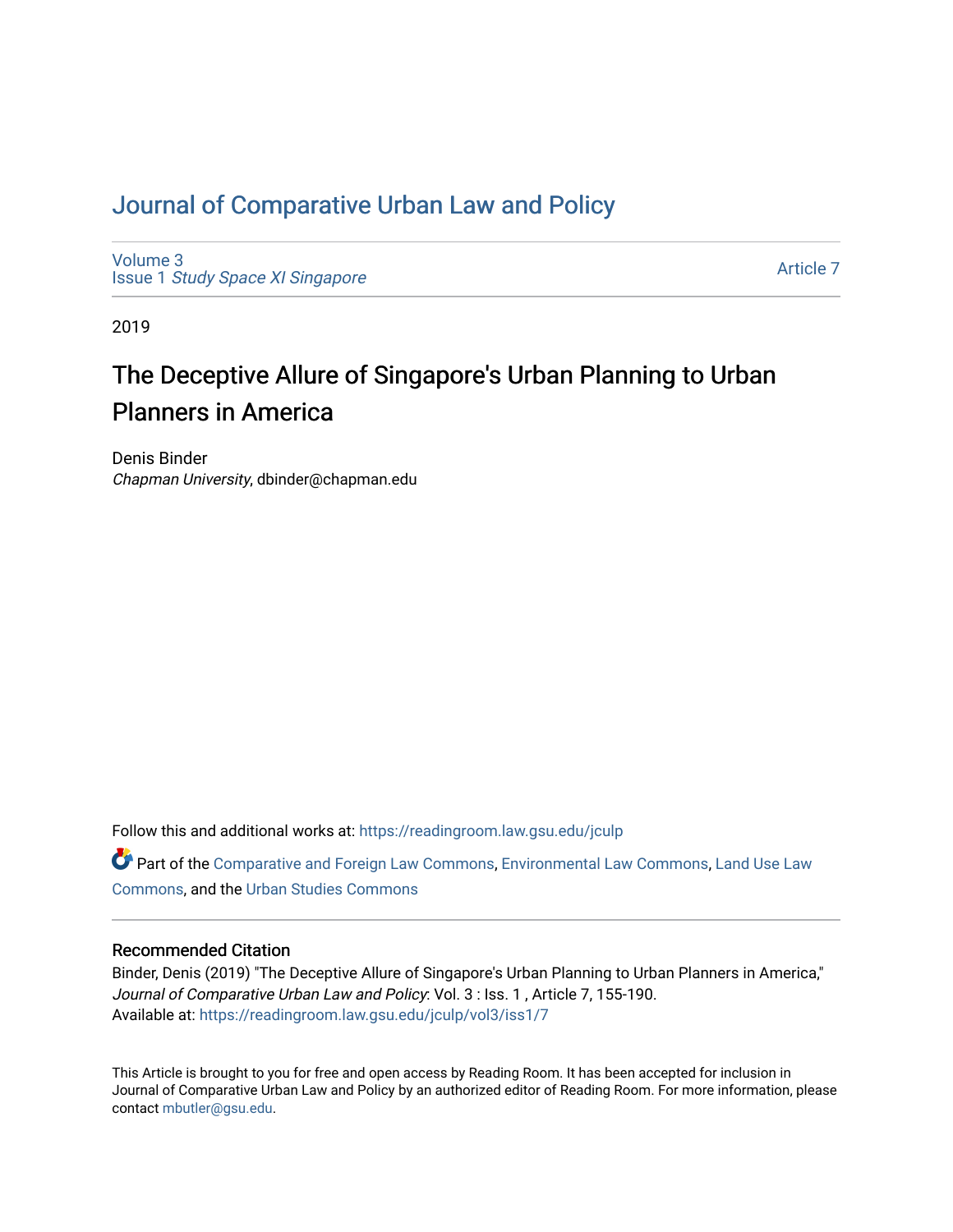### **THE DECEPTIVE ALLURE OF SINGAPORE'S URBAN PLANNING TO URBAN PLANNERS IN AMERICA**

### **Professor Denis Binder\***

Singapore, as a settlement, is 200 years old this year. Initial visitors to Singapore see a veritable Disneyland:<sup>1</sup> perfection, cleanliness,<sup>2</sup> everything perfectly in its place. Urban planners marvel at Singapore; it is virtually a planning utopia.

 Singapore is a vibrant city-state with roughly 5.6 million people on the 278.6 square mile island. 82% of the population reside in public housing—mostly high-rise complexes—and work in high-rise office buildings. Twenty-three selfcontained new towns ring Singapore's coastal core. The city is considered one of the most livable in the world; its Changi Airport,<sup>3</sup> Singapore Airlines,<sup>4</sup> and port rank among the top in the world.<sup>5</sup>

<sup>\*</sup>Professor of Law, Dale E. Fowler School of Law, Chapman University, A.B., (1967); J.D. (1970), LL.M. University of Michigan (1971), S.J.D. 1973, University of Michigan. Professor Binder thanks Dr. Linda Y. C. Lim, Professor Emeritus of Corporate Strategy and International Business at the Ross School of Business, University of Michigan for her comments and insights. He further appreciates the assistance of Sherry Leysen, Tami Carson, and David Moody of the Fowler School of Law Library for their assistance.

<sup>&</sup>lt;sup>1</sup> Singapore does not have a Disneyland, but it does host a Universal Studios theme park. *Universal Studios Singapore*, RESORTS WORLD SENTOSA, https://www.rwsentosa.com/en/attractions/universal-studios-singapore (last visited Feb. 25, 2019).

<sup>2</sup> Neither Disneyland nor Singapore sell gum. Hugo Martin, *Cleanest Place on Earth*, L.A. TIMES, May 2, 2010, at B1; Sale of Food (Prohibition of Chewing Gum) Regulations, Ch. 283, § 56(1) (2004) (Sing.).

<sup>3</sup> Skytrax for the sixth year in a row ranked Changi as the world's best airport. *The World's Best Airports Are Announced for 2018*, SKYTRAX WORLD AIRPORT AWARDS (Mar. 21, 2018), https://www.worldairportawards.com/the-worlds-best-airports-are-announced-for-2018/.

<sup>4</sup> TripAdvisor rated Singapore Airlines the world's best in 2018. Kate Schneider*, Singapore Airlines Named the World's Best*, NEWS.COM.AU (Apr. 10, 2018, 2:09 PM), https://www.news.com.au/travel/travel-advice/flights/singapore-airlines-named-the-worldsbest/news-story/e209fb9c7da22bf67eb19d41aa0c8269.

<sup>&</sup>lt;sup>5</sup> Menon Economics ranked Singapore as the leading maritime capital of the world even though Shanghai now handles more cargo. Aarthi Swaminathan & Blanche Lim, *Singapore Ranked World's Top Maritime Capital, But Another City Is Quickly on the Ascent*, CNBC (Apr. 26, 2017, 4:19 AM), https://www.cnbc.com/2017/04/26/singapore-ranked-worlds-top-maritime-capital-butanother-city-is-quickly-on-the-ascent.html; Permanent Mission of the Republic of Sing. Geneva,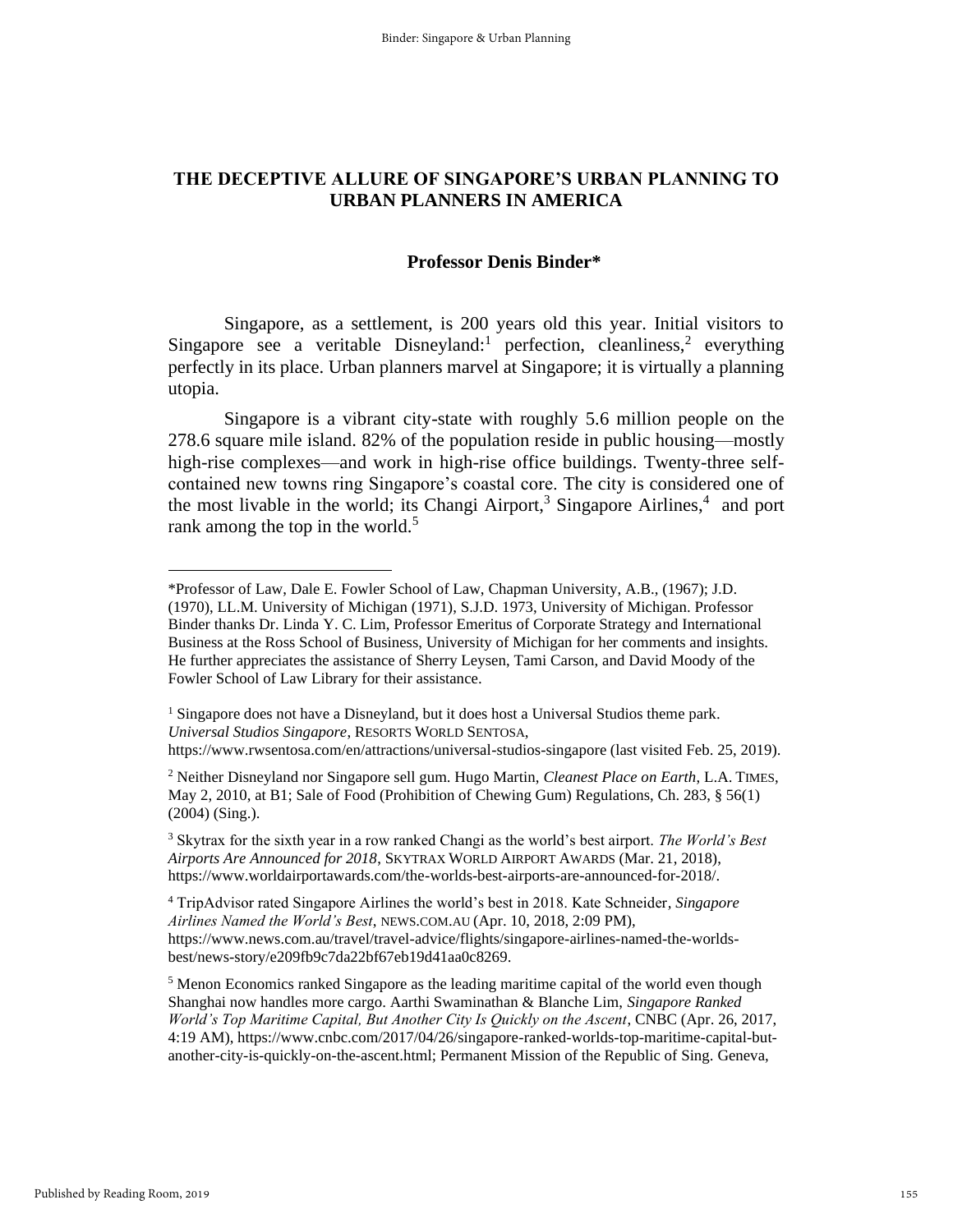The island is covered by an efficient public transit system of subways and buses that 50% of workers use to commute to work. Rush hour traffic congestion is relatively rare. Automobile ownership and usage is tightly restricted, greenery is ubiquitous, and historic structures are preserved. Crime is low, streets are clean, 6 homelessness is virtually non-existent, $\lambda$  and industrial factories are located away from residential communities, all leading to a clean environment, which is not common among many other Asian nations.<sup>8</sup> Urban sprawl is absent. Public corruption is not a major issue. Per capita income in Singapore is close to that of the United States.<sup>9</sup>

A quick description of Singapore's uniqueness shows a city bereft of barrios, ghettos, slums, and tenements with clean streets, no gum, cigarette butts, graffiti, roaming dogs, squatters, billboards, and little crime; mostly smooth flowing traffic as well. Smoking is limited to specific areas. Singapore has a highly educated, technologically astute population.

Visitors to Singapore usually see only the built, mostly high-rise Singapore. Viewers of the movie *Crazy Rich Asians* also see the modern Singapore. Neither visitors nor movie goers see the Singapore of five decades ago and the measures

*Singapore Clinches Top Spot as Leading Maritime Capital of the World for Third Consecutive Time*, MINISTRY FOREIGN AFF.,

https://www.mfa.gov.sg/content/mfa/overseasmission/geneva/press\_statements\_speeches/2017/20 1704/press\_20170426.html (last visited Feb. 25, 2019).

<sup>6</sup> Fines are imposed for littering, spitting, and smoking. Pamelia Lee, *50 Years of Urban Planning & Tourism, in* 50 YEARS OF URBAN PLANNING IN SINGAPORE 197, 200 (Heng Chye Kiang ed., 2017) [hereinafter Heng].

 $<sup>7</sup>$  A small homeless population exists in Singapore. A 2017 survey found 180 homeless sleeping in</sup> public spaces. See Gabrielle See, *Going Public: Homelessness in a Nation of Homeowners – Social Space, Food for Thought*, Online Exclusives 10, socialspacemag.org,

[https://socialspacemag.org/going-public-homelessness-in-a-nation-of-homeowners/,](https://socialspacemag.org/going-public-homelessness-in-a-nation-of-homeowners/) Homelessness in Singapore, the world's richest city, is not what it seems, New Straits Times, October 15, 2017, https://www.nst.com.my/world/2017/10/291213/homelessness-singapore-worlds-richest-city-notwhat-it-seems.

 $8$  A recent study of air quality has six Asian countries (Bangladesh (1), Pakistan (2), India, (3) Afghanistan (4), Mongolia (6), and Nepal (8)) in the ten worst countries in air pollution. Singapore ranks  $47<sup>th</sup>$  on the list. IQAir, AirVisual, 2018 World Air Quality Report: Region & City PM2.5 Ranking 7 (2019).

<sup>&</sup>lt;sup>9</sup> It was \$52,867 in Singapore in 2015 and \$58,079 in the United States. DEP'T OF STATISTICS SING., SINGAPORE IN FIGURES 2018, at 3 (2018), https://www.singstat.gov.sg/- /media/files/publications/reference/sif2018.pdf.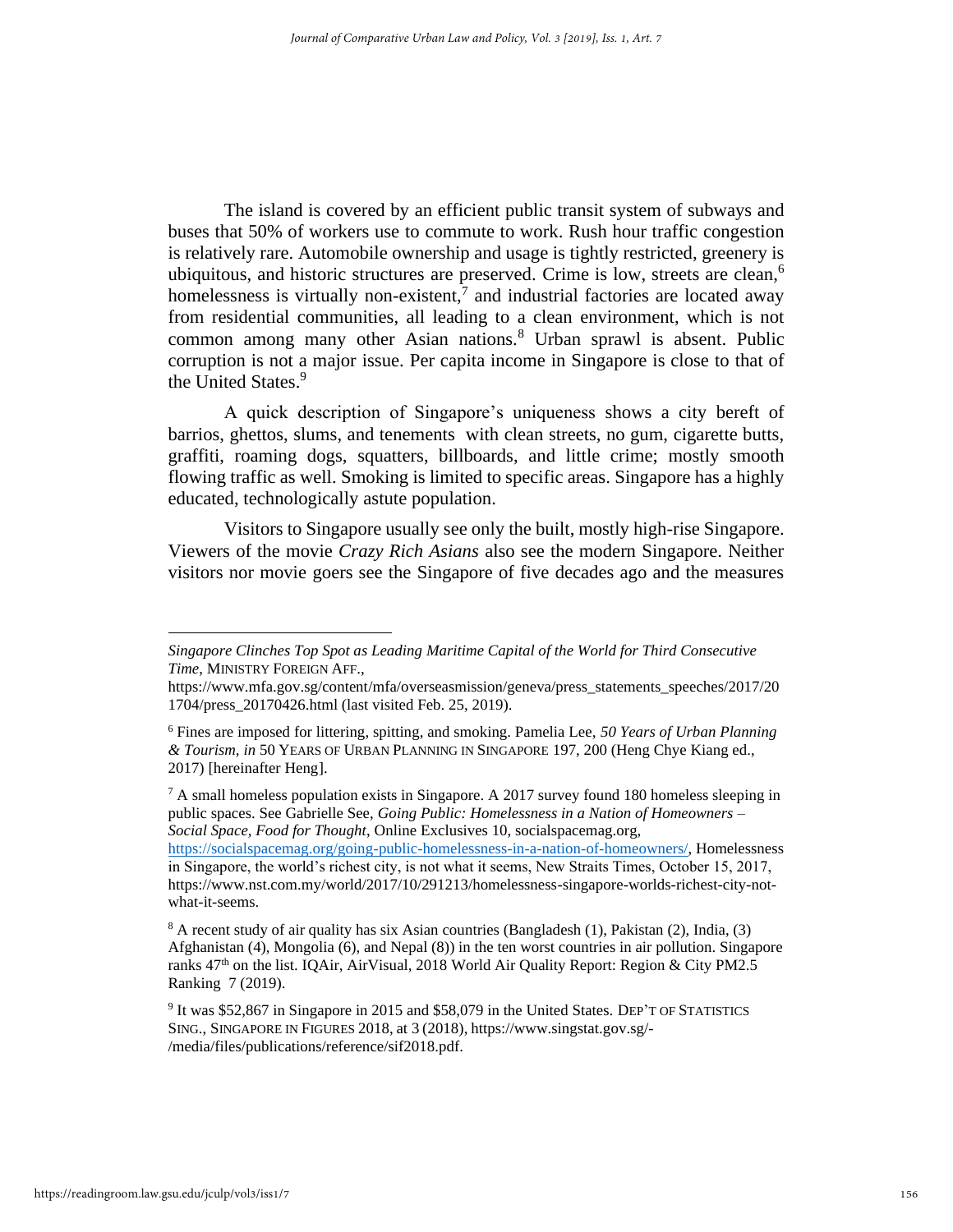that transformed a backwater port into a glamorous, modernized metropolis. Nor do they see the rising inequality in Singapore.<sup>10</sup>

The Singapore of today is not the Singapore at independence.

### **HISTORY**

Singapore was a sparsely settled island on January 29, 1819, when Sir Thomas Stamford Raffles landed.<sup>11</sup> On February 6, 1819 he entered into a treaty on behalf of the British East India Company with Sultan Hussein of Johore and the Temenggorg<sup>12</sup> for a British trading post on the island. The March 1824 Anglo-Dutch Treaty of London recognized the respective spheres of influence, leaving Indonesia to the Dutch, and Malaysia and Singapore to the British. In August 1824, the final treaty between the Sultan and the Temenggong formally converted Singapore into a British colony by granting the island and adjacent territory to the British.

Singapore soon became a booming port and trading post through its location, its sheltered port, and Sir Raffles' decision to make Singapore a free port. The opening of the Suez Canal in 1869 and the advent of the steamship raised Singapore into one of the world's largest ports. Ships between the Suez Canal and the South China Sea must pass Singapore.

Singapore fell to the Japanese on February 15, 1942 and remained in Japanese possession until the war's end. On September 5, 1945 England regained possession. Much of Singapore was devastated. England reigned victorious but suffered economically from the war. The British returned to Singapore, but the British Empire was in its dying days.<sup>13</sup> England lacked the resources to sustain,

 $10$  As Singapore has prospered, it has increasingly become dependent on low-wage, low-skilled foreign workers. Kenneth Paul Tan, S'Pore's income inequality is made worse by elitist values & systematic elitism: soft talk to keep Singapore from stalling, MOTHERHOOD, October 14, 2018 [https://mothership.sg/2018/10/kenneth-paul-tan-income-inequality-sg-elitism/,](https://mothership.sg/2018/10/kenneth-paul-tan-income-inequality-sg-elitism/) Anna Maria Romero, Not Everyone in Singapore is a Crazy Rich Asian; unmasking the class divide in order to find solutions, The Independent, October 28, 2018, http://theindependent.sg/not-everyone-insingapore-is-a-crazy-rich-asian-unmasking-the-class-divide-in-order-to-find-solutions/.

<sup>&</sup>lt;sup>11</sup> Singapore had about 1,000 residents when Sir Raffles arrived. MARK R. FROST  $&$  YU-MEI BALASINGAMCHOW, SINGAPORE: A BIOGRAPHY 40 (2009).

<sup>&</sup>lt;sup>12</sup> Temenggong Abdul Rahman was the local chieftain of Johore.

<sup>&</sup>lt;sup>13</sup> The fall of Singapore doomed the British Empire, at least in Asia. The defeat of the British "undermined the old assumption of racial superiority and the belief that a colonial power could or should defend its subject people without calling on their cooperation," C. M. Turnbull, A History of Modern Singapore: 1819-2005 192 (NUS Press 2009).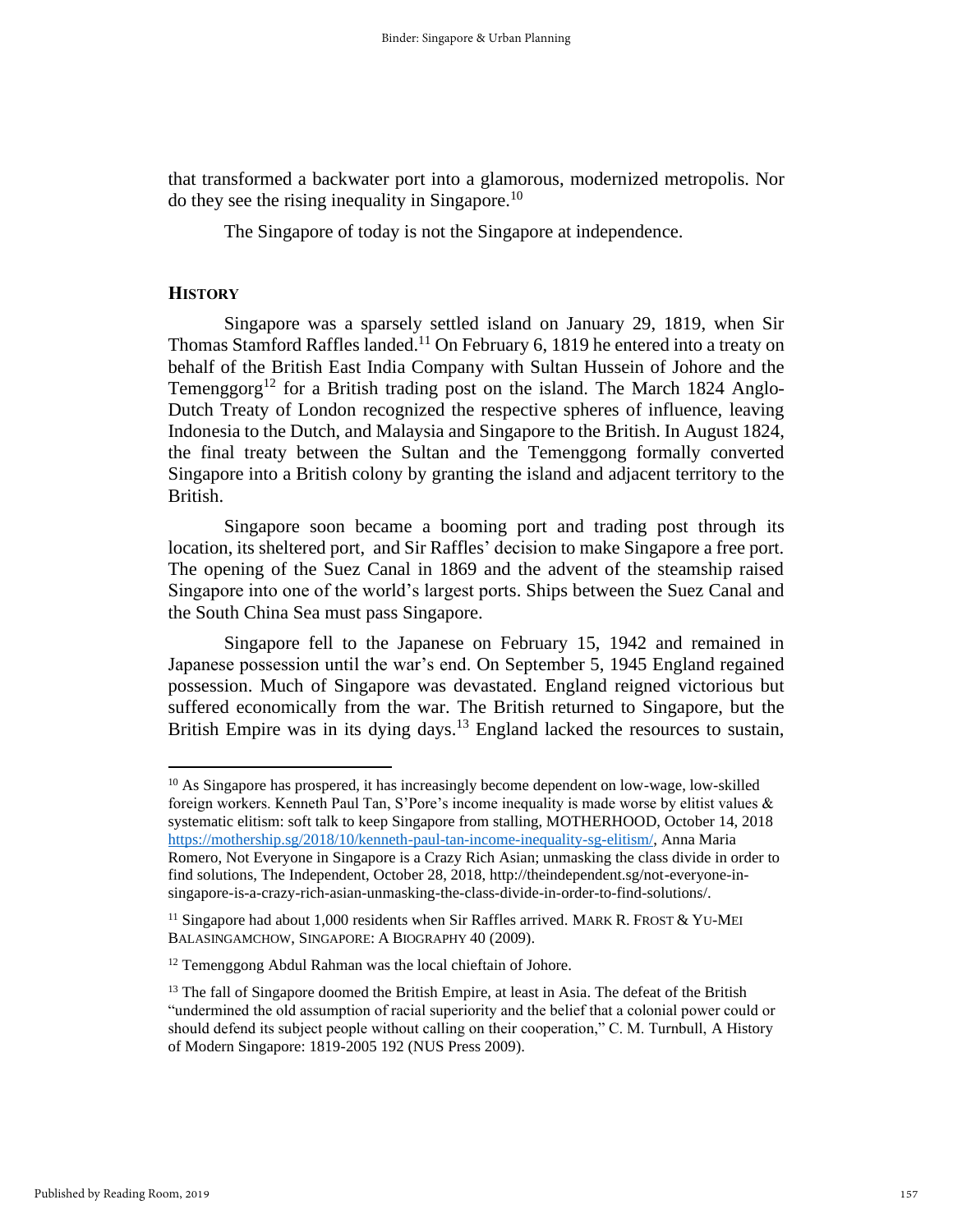much less invest in, the Empire. India was granted independence in 1947 and the British Empire began to unravel.

England granted sovereignty to Singapore in 1959. Singapore joined the Federation of Malaysia in 1963 and left Malaysia in 1965, becoming fully independent on August 9, 1965. Incompatibility in values and ethnicity doomed the merger.

Housing was a problem in Singapore before the city-state gained independence. In 1947, the British Housing Commission reported that 72% of Singapore's population lived within 80 square kilometers of the central city area,<sup>14</sup> which was a slum.<sup>15</sup> In 1959, only 9% were living in public housing.<sup>16</sup> The central city area was overcrowded with 1.15 million of the 1.6 million population living in squatter settlements.<sup>17</sup>

Upon gaining independence, Singapore had major economic issues, and could be described as a poverty stricken third world country with extensive pollution problems. As Professor Lim points out, however, Singapore had the second highest per capita income in Asia after Japan.<sup>18</sup> Yet, the per capita income was only \$515.<sup>19</sup>

<sup>18</sup> Linda C.Y. Lim, *Singapore's Success: After the Miracle* 203, 205 in Robert E. Looney, Handbook of Emerging Economies (Routledge 2014).

<sup>14</sup> Abhas Jha, "*But What About Singapore?" Lessons from the Best Public Housing Program in the World*, WORLD BANK: SUSTAINABLE CITIES (Jan. 31, 2018),

http://blogs.worldbank.org/sustainablecities/what-about-singapore-lessons-best-public-housingprogram-world.

<sup>15</sup> SEEK NGEE HUAT, SING TIEN FOO & YU SHI MING, SINGAPORE'S REAL ESTATE: 50 YEARS OF TRANSFORMATION 21 (2016). The occupancy rate was about 18 people per building. OLE JOHAN DALE, URBAN PLANNING IN SINGAPORE: THE TRANSFORMATION OF A CITY 22 (1999)*.*

<sup>16</sup> Jha, *supra* note 15.

<sup>17</sup> Liu Thai Ker, *Planning & Urbanization in Singapore: A 50-Year Journey*, *in* Heng*, supra* note 8, at 23, 25. Another statistic was that 60% of the population lived on 16% of the land. Tan Puay Yok, *Greening Singapore: Past Achievements, Emerging Challenges*, *in* Heng*, supra* note 8, at 177, 180.

<sup>&</sup>lt;sup>19</sup> How Wealthy Was Singapore at its Independence (1965)? Economic History of Singapore: Facts and Details, http://factsanddetails.com/southeast-asia/Singapore/sub5\_7c/entry-3782.html.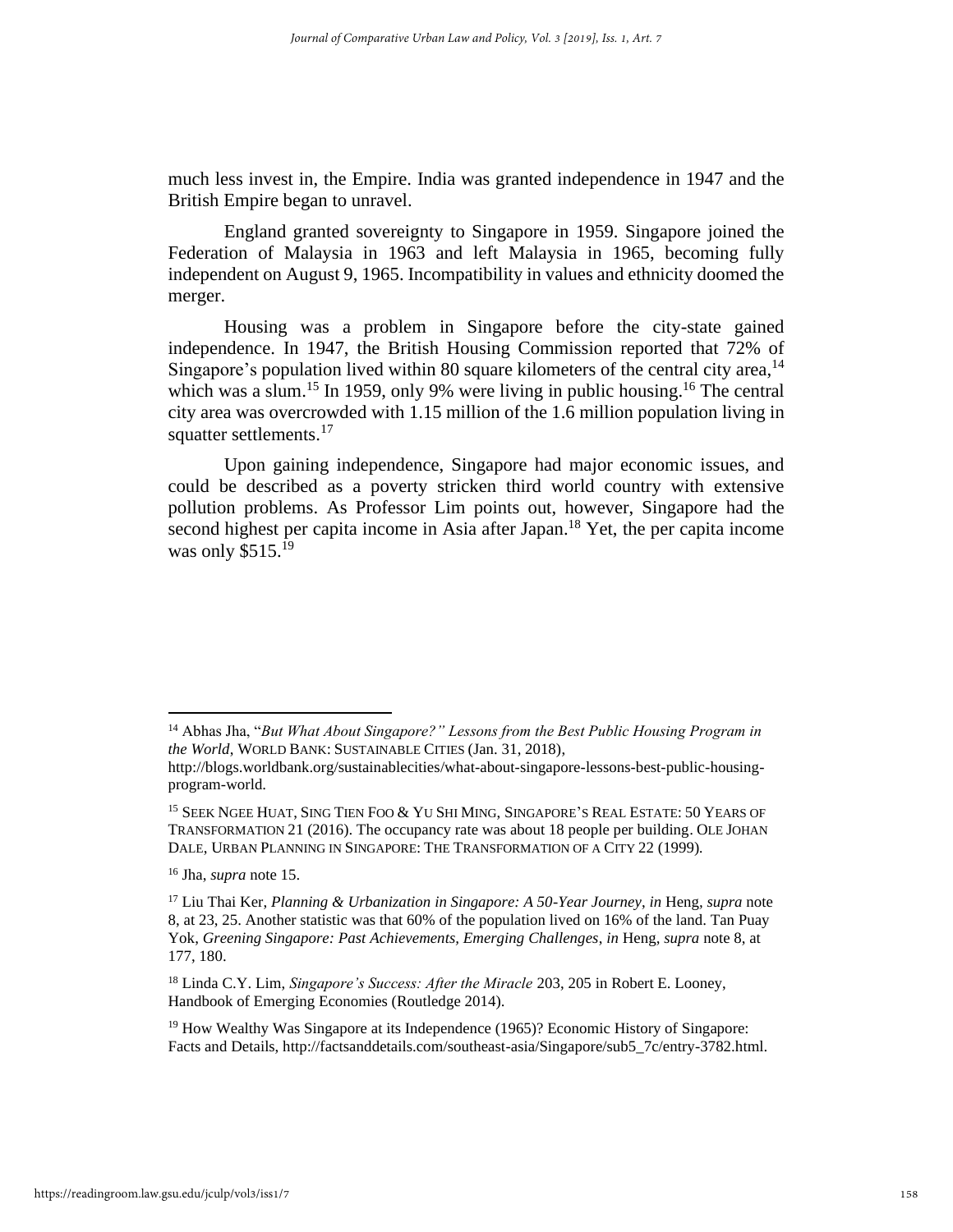In 1957, the population reached  $1,445,929$ <sup>20</sup> Singapore was said to have the largest slums in Asia.<sup>21</sup> Much of the population lived in shophouses,<sup>22</sup> slums, shanty towns, and kampong villages (which were squalid, overcrowded, poor farming villages). The owners raised vegetables, pigs and chickens, and were fishermen. The rivers were fouled with pig-farm effluent, food wastes, and sewage. The homes lacked electricity, running water, and modern sanitation.<sup>23</sup> Public health and sanitation were disasters.<sup>24</sup> Swamplands were common. Public transit consisted of limited, irregular bus service.<sup>25</sup> Roads had primarily been designed for the needs of the British military.<sup>26</sup> Fires and floods were a constant threat.

In addition, much of the land was owned in tiny parcels, making it difficult for private developers to amass tracts suitable for development.<sup>27</sup> The onus, therefore, was on the government to acquire suitable tracts of land.

### **SINGAPORE TODAY**

 Today, Singapore's population is densely contained in a high rise, urban core that is well served by an extensive mass transit system with greenery everywhere – on roofs, balconies, climbing walls, and greenbelts with major restrictions on automobiles. It may not have started out as a detailed-planned community with the master plan of Irvine, California, but its development is almost completely controlled by the government, which owns 90% of Singapore's land.

<sup>24</sup> Choe*, supra* note 23, at 3.

<sup>26</sup> *Id*. at 127.

<sup>27</sup> Choe*, supra* note 23, at 13-14.

<sup>20</sup> DALE*, supra* note 16, at 22.

<sup>21</sup> Tan*, supra* note 18, at 177, 180.

 $22$  The shophouses were built for single families, but were increasingly subdivided into smaller and smaller living units. Alan F. C. Choe, *The Early Years of Nation-Building: Reflections on Singapore's Urban History in* Heng*, supra* note 6, at 3, 6.

<sup>&</sup>lt;sup>23</sup> One prominent Singapore planner described growing up in the old Singapore. He said sewage collectors would go house to house collecting sewage in buckets to bring to sewage trucks. Bharati Jagdish, *On the Record: Liu Thai Ker, Architect and Former Master Planner of Singapore*, CHANNEL NEWSASIA (Oct. 7, 2017, 7:00 AM),

https://www.channelnewsasia.com/news/singapore/on-the-record-liu-thai-ker-architect-andformer-master-planner-9285942. A discussion of the pail toilet system is found at Loh Kak Seng, *The 1962 Kampong Burkit Ho Fire and the Making of Modern Singapore* 91-93 Dissertation, Murdoch University 2008).

<sup>25</sup> Mohinder Singh, *Transportation: Mobility, Accessibility, and Connectivity*, *in* Heng*, supra* note 6, at 127, 128.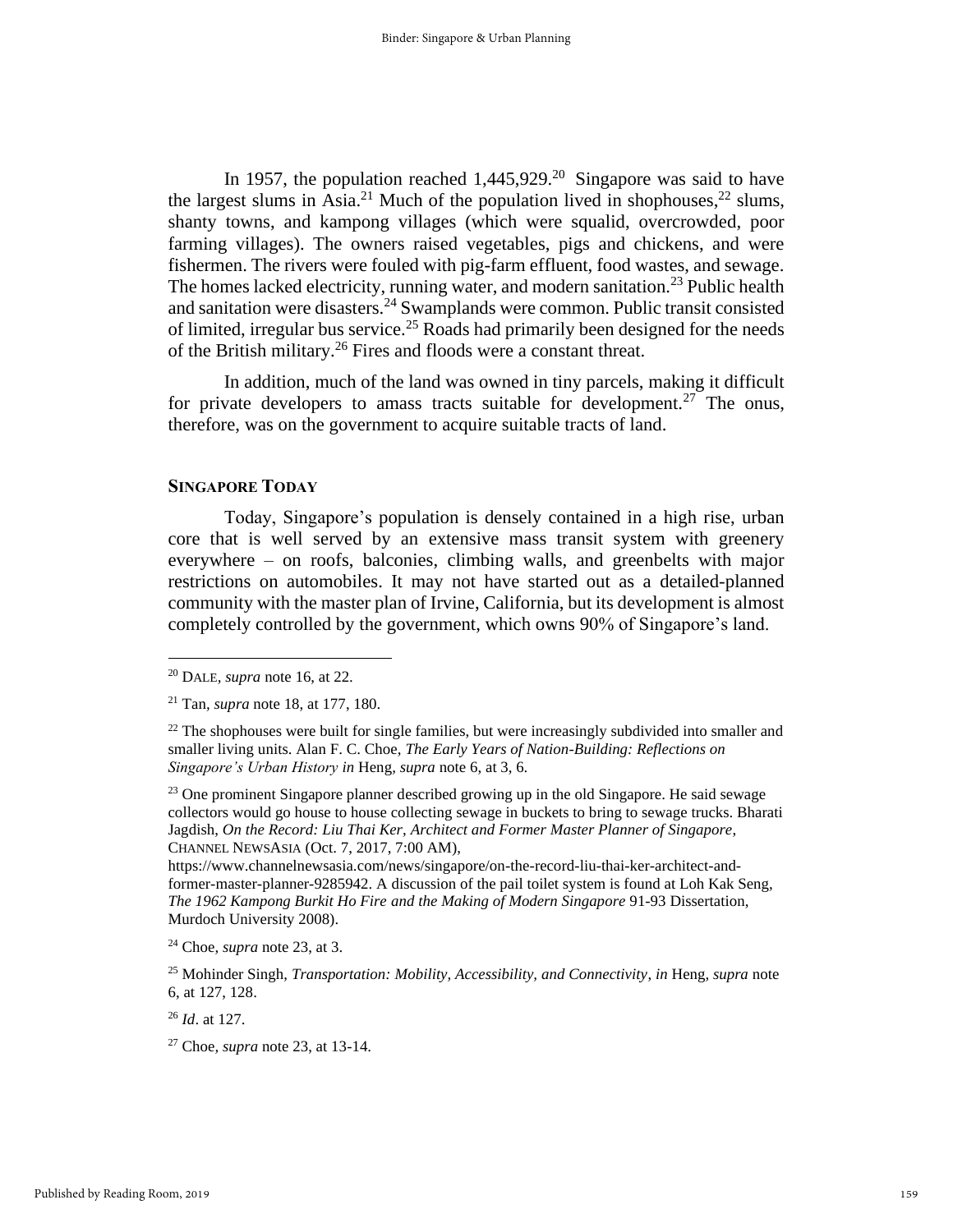Singapore's success is seemingly miraculous for an island-state small in size and lacking in natural resources. However, it had several advantages and resources, not always appreciated at the time of their independence. The first is the most critical factor in real estate: location, location, and location. Singapore lies at the foot of the Malay Peninsula aside the Straits of Malacca, which is the main shipping route connecting the Suez Canal and the Indian Ocean to the South China Sea. It became a major shipping and refitting port. Its sheltered, deep harbor is well protected from monsoons.

 The second under appreciated asset was its people—especially the inspired leadership by its founding Prime Minister, Lee Kuan Yew. The Prime Minister and his allies had a vision of a Singapore built on economic success for the benefit of the people. He eschewed socialism, unlike many newly independent ex-colonies:

Did I ever contemplate nationalism, socialist planning for industrialization and economic transformation? Frankly, No. For there was precious little to nationalize, apart from office furniture and equipment, bank offices, shops, hotels, and some factories.<sup>28</sup>

His People's Action Party (PAP) won the election in 1959, and every election since. PAP has guided the miracle of Singapore.

 A third advantage was not necessarily realized at independence. Singapore has a unified government. Singapore is one government, one political system, and an economy of stability. The island is the city. The city is the state. The state is the nation. One party and one government decides for all, as it has since 1959. It is a top down government open to capitalism.

 Another advantage of its small size is especially significant in comparison to post-World War II land development. The island's small size precludes urban sprawl and the devouring of farmland. No flight out of the "city" is possible. If citizens do not like the system, the alternative is to emigrate.

 The government has unique planning powers both because it owns 90% of the country's land and because it is a unitary government. The one-party, unitary government speaks in one public voice.

 Singapore is constrained by its small land size. It has to maximize the use of seemingly every square inch. The fledging government recognized the need for economic development with control of the land as the key. The independent Singapore succeeded to 49% of the country's land as crown lands. It increased the

<sup>28</sup> Lee Kuan Yew, *The Wit & Wisdom of Lee Kuan Yew: 1923-2015* 114 (2013).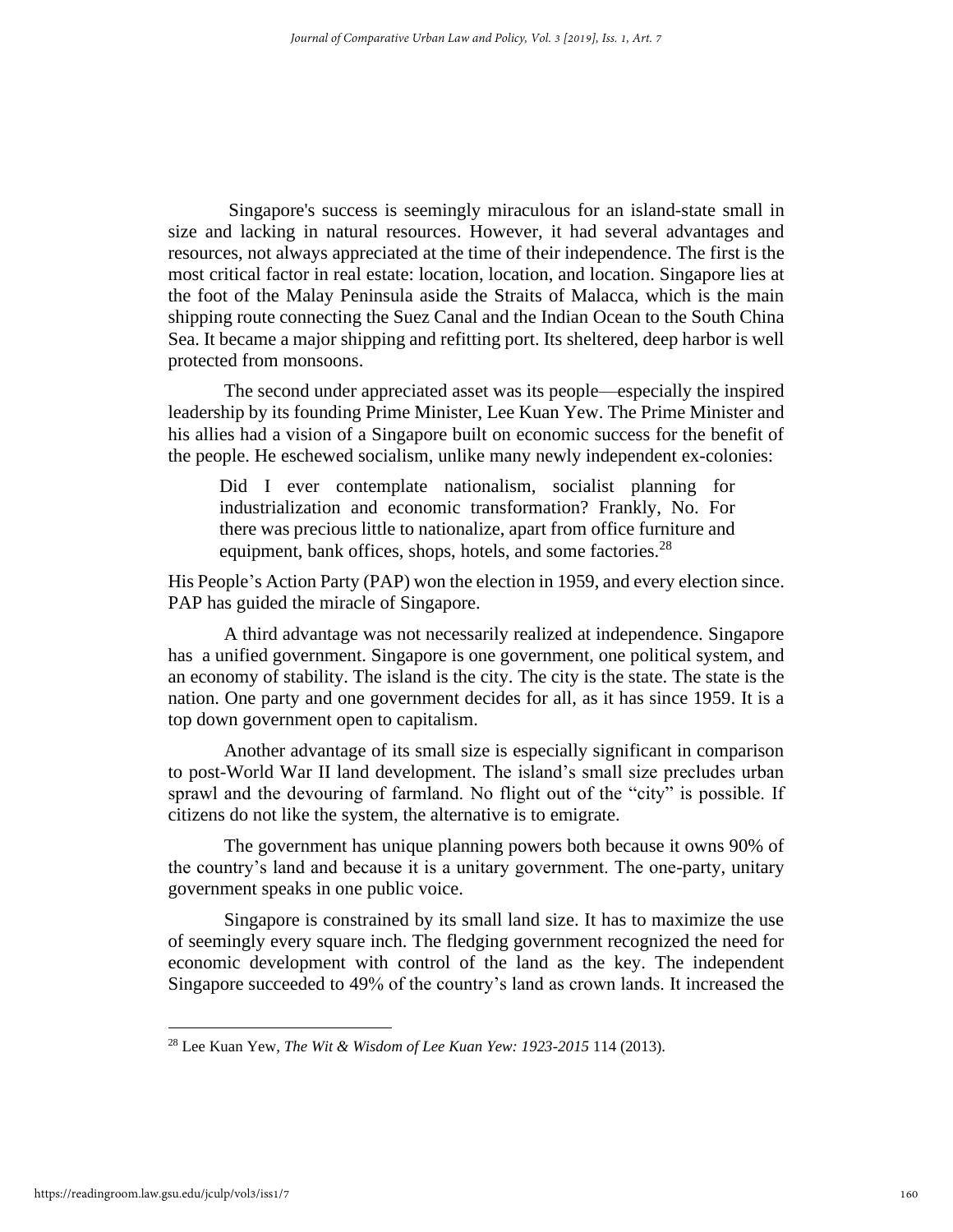government owned land to 90% through aggressive powers of eminent domain.<sup>29</sup> Singapore has also expanded its size by 25% by filling in land, both on the main island, known as Singapore, and on smaller off-shore islands as well as creating some artificial islands.

 For example, seven offshore islands were joined as Jurong Island, a single island of 3,000 acres.<sup>30</sup> Three refineries are located on the island all with a capacity of 1,500,000 biomass-based diesel, assorted petrochemical facilities, and an underground crude oil storage facility.

 Industry is often removed from the populated areas. Singapore is an industrial powerhouse with a large petrochemical and pharmaceutical industry.

### **THE PLANNING PROCESS**

 Sir Raffles in a sense created the first Singapore master plan when he laid out the first town plan for the island in 1822. The British Plan featured a grid pattern, functional specialization, and ethnic enclaves.<sup>31</sup> The Singapore Investment Trust introduced a master plan which was adopted in 1958.<sup>32</sup> The master plan aimed to resettle two-thirds of the kampong residents over 20 years. Some kampongs, including Bukit Ho Swee, which was consumed by fire a few years later, were marked for clearance.<sup>33</sup> Master plans are updated every 5 years, and complement the Concept Plan. Singapore, as a unitary government, has one concept plan and one master plan.<sup>34</sup>

<sup>32</sup> *Id.* at 7.

<sup>29</sup> Jha, *supra* note 15.

<sup>30</sup> Philip Yeo, *Economic Planning for Productivity, Growth, and Prosperity, in* Heng, *supra* note 8, at 45, 50. The islands of Pulau Ayer Chawan, Pulau Ayer Merbau, Pulau Merlimau, and Puleau Seraya were fishing communities. The other islands were Pulau Pesak, Pulau Pesak Kechil, and Pulau Sakra. Tang Hsiao Ling, *Industrial Planning in Singapore, in* Heng, *supra* note 8, at 153, 161-64.

<sup>31</sup> Choe, *supra* note 23, at 4-5.

<sup>33</sup> Loh Kah Seng, *Fires and the Social Politics of Nation-Building in Singapore* 6 (Asia Research Ctr., Murdock Univ., Working Paper No. 149, 2008).

<sup>34</sup> Liu*, supra* note 18, at 26. It has one master plan and one planning agency, The Urban Redevelopment Authority (URA). Singapore has though a number of agencies involved with improvement of the city: the Housing and Development Board (HDB), the Public Utilities Board (PUB), the Port of Singapore Authority (PSA), Jurong Town Corporation (JTC), Singapore Tourist Promotion Board (STPB), Regional Development Board (RDB), and Public Works Department (PWD).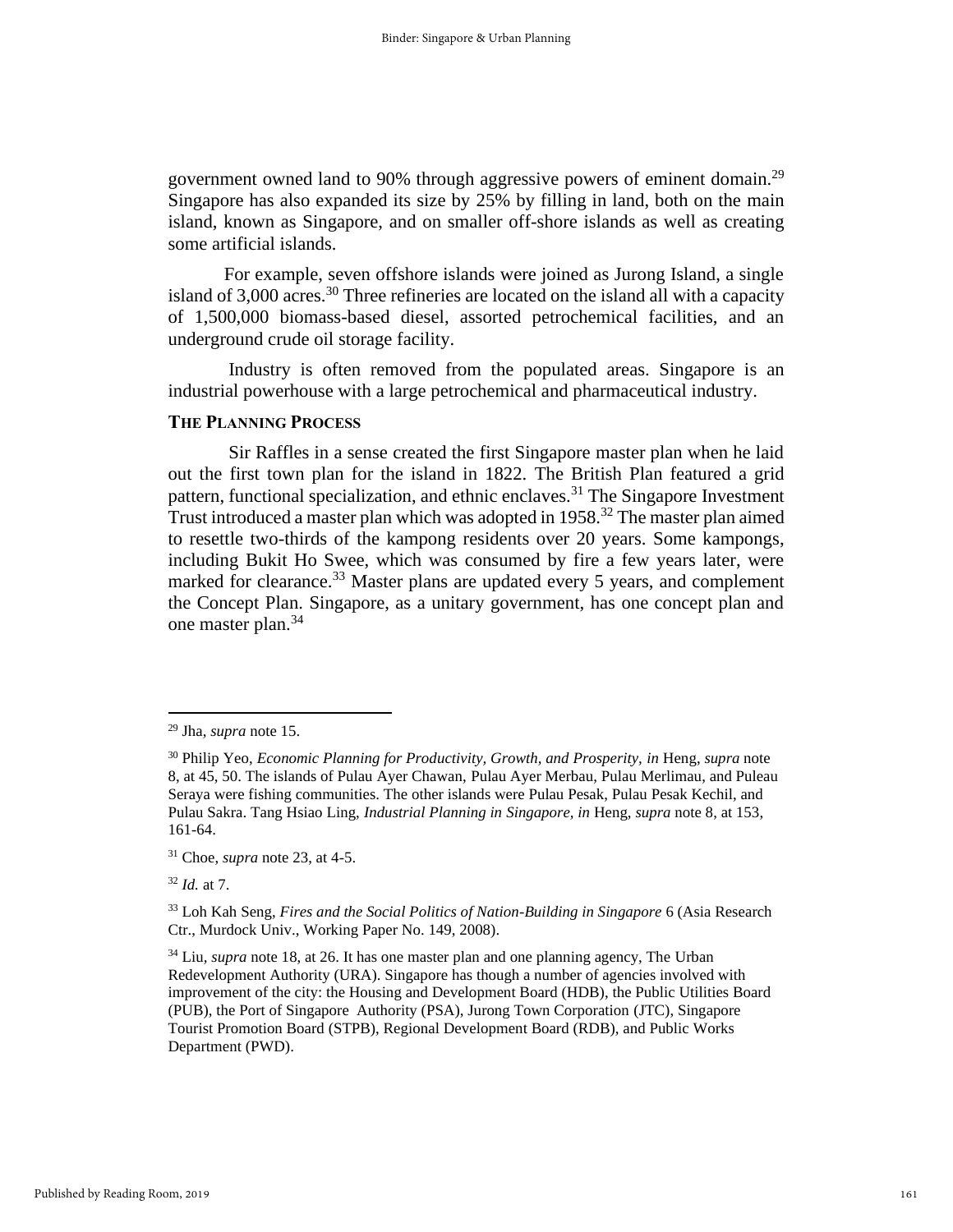The Concept Plan, reviewed every ten years, is the strategic plan, setting out guidelines for developments over the future  $40-50$  years.<sup>35</sup> It sets out policy goals and objectives. It addresses broad perspectives. Since circumstances change,  $36$  the Concept Plan, first adopted in 1971, is revised every ten years.<sup>37</sup>

### **FIRES AND REDEVELOPMENT**

 Singapore's kampongs had a history of catching on fire because their structures were usually tightly packed wooden buildings.<sup>38</sup> A disastrous fire on May 25, 1961 in the Bukit Ho Swee Kampong<sup>39</sup> played a critical role in ensuring the success of the PAP's housing program.<sup>40</sup>

 The fire consumed 100 acres, destroyed 2,200 homes, and left approximately  $16,000$  residents homeless.<sup>41</sup> The government knew it had to provide housing for the displaced. Temporary housing was provided while the Housing and Development Board (HDB) built permanent housing in the form of flats. 2,600 units were built within one and a half years. The project was completed by 1965 with 11,400 flats with schools, playgrounds, shops, and markets.<sup>42</sup> The success of the project convinced the people of Singapore of the desirability of moving from their kampongs, shophouses, and squatting accommodations into the new housing developments.<sup>43</sup>

<sup>38</sup> For a history of kampong fires, see Loh, *supra* note 34.

 $39$  An earlier fire in Bukit Ho Swee occurred on August 8, 1934. Another fire left 12,000 homeless on the neighboring Tiong Bahru Kampong on February 13, 1949. *Bukit Ho Swee Fire*, SING. INFOPEDIA, http://eresources.nlb.gov.sg/infopedia/articles/SIP\_825\_2004-12-30.html.

<sup>40</sup> The former Mayor of Chicago, Rahm Emanuel, is often quoted as saying, "You never want a serious crisis to go to waste." *Rahm Emanuel on the Opportunities of Crisis*, WSJ: VIDEO (Nov. 18, 2008), https://www.wsj.com/video/rahm-emanuel-on-the-opportunities-of-crisis/3F6B9880- D1FD-492B-9A3D-70DBE8EB9E97.html.

<sup>41</sup> LOH KAH SENG, SQUATTERS INTO CITIZENS: THE BUKIT HO SWEE FIRE AND THE MAKING OF MODERN SINGAPORE (2013). The kampongs were occupied by low-income Chinese.

<sup>42</sup> DALE*, supra* note 16, at 126. The HDB acquired the burnt area to build permanent housing.

<sup>43</sup> Not all were satisfied though because of the great difference in lifestyle. For example, the pigs, once prevalent in the kampongs, were not allowed in the new public housing.

<sup>&</sup>lt;sup>35</sup> Tan Yong Soon, *Environmental Planning for Sustainable Development, in* Heng, *supra* note 8, at 59.

<sup>&</sup>lt;sup>36</sup> For example, the British Plan of 1958 was premised on a population of 2 million in 1972. Khoo Teng Chye & Remy Guo, *Making Singapore a Livable and Sustainable City: Our Urban Systems Approach*, *in* Heng, *supra* note 8, at 81, 85.

<sup>37</sup> Ng Lang, *Planning to Overcome the Constraints of Scarcity*, *in* Heng, *supra* note 8, at 71, 72- 73.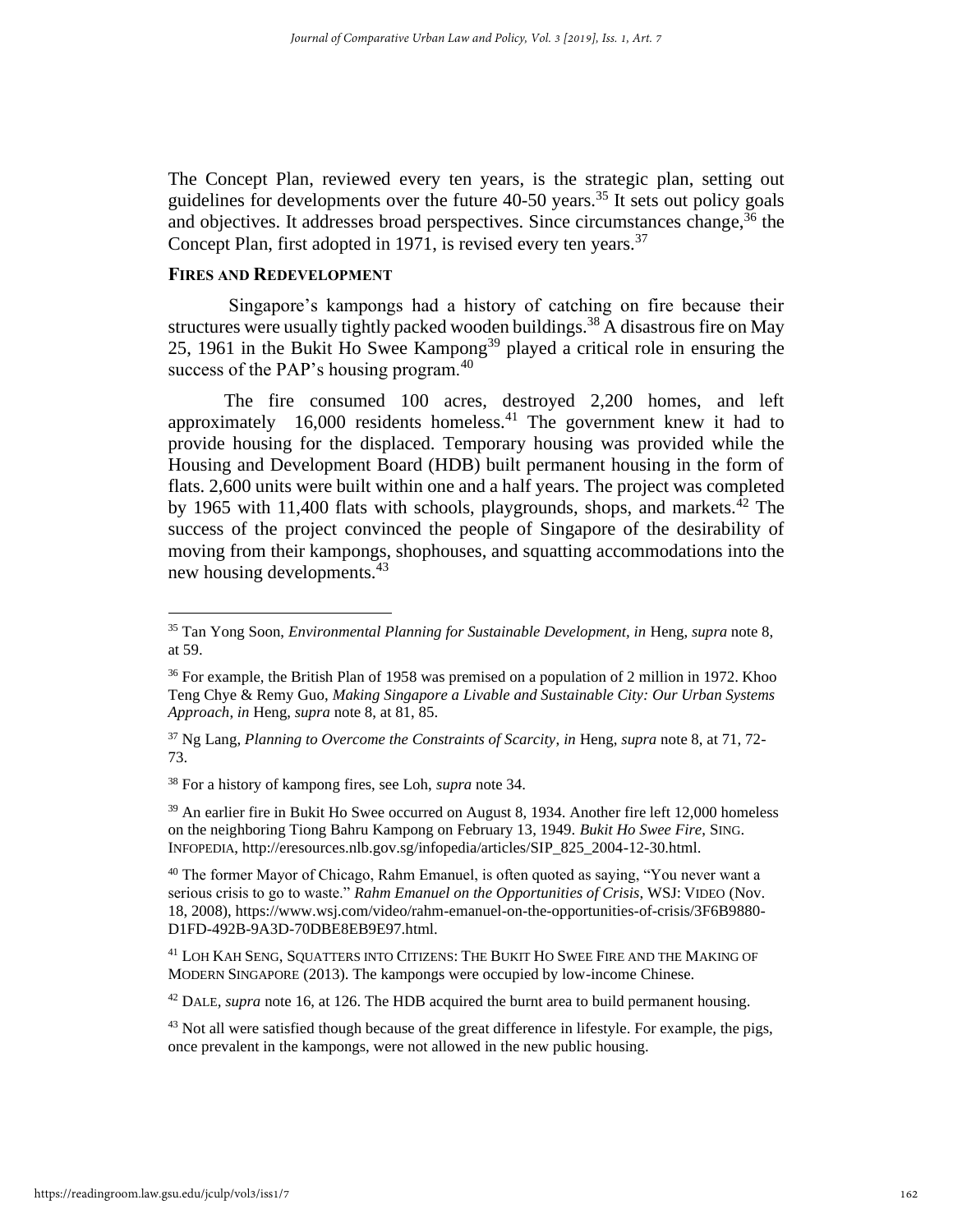Prime Minister Lee thought it inappropriate for private parties to profit from the disaster:

 "It is heinous in the extreme to allow profit to be made out of this fire. In fact, if any profit is allowed to be made, then it will only be an inducement, a temptation to arson by those who possess land with squatters on it."<sup>44</sup>

### **PROPERTY RIGHTS**

 Property rights, as defined in the United States, do not exist in Singapore. No constitutional right to property exists in Singapore. No equivalent to the  $5<sup>th</sup>$ Amendment Property right exists in Singapore. Singapore was poor upon independence. It needed to acquire property. Thus, "the philosophy underlying the Land Acquisition Act has been to secure private land for public good without undue financial burden to the State."<sup>45</sup>

 Article 13 of the Federation of Malaysia Constitution provided a constitutional right to property. Singapore dropped that provision upon independence: "The following provisions of the Constitution of Malaysia shall cease to have effect in Singapore: Part I; Article 13 …."<sup>46</sup>

Section V of the Land Acquisition Act of  $1966$ ,  $47$  effective 1967, provided the state could acquire land, "(a) for any public purpose, b) by any person, corporation or statutory board, for any work or an undertaking which, in the opinion of the Minister, is of public benefit or of public utility or in the public interest; or (c) for any residential commercial, or industrial purposes."<sup>48</sup>

 The price was set at the lesser of the value on the date it was gazette for acquisition or a date specified in the Land Acquisition Act. The British 1955 Land Acquisition (Temporary Provisions) Ordinance specified April 22, 1955 as the date

<sup>44</sup> LEE KUAN YEW, FROM THIRD WORLD TO FIRST: THE SINGAPORE STORY: 1965-2000, at 97 (2000).

<sup>45</sup> Bryan Chew et al., *Compulsory Acquisition of Land in Singapore*, 22 SING. ACAD. L.J. 166, 167 (2010)*.*

<sup>&</sup>lt;sup>46</sup> Republic of Singapore Independence Act 1965  $\S$  6(3) (No. 9 of 1965, rev. ed. 1985).

<sup>47</sup> The 1966 Act replaced the British 1955 Act.

 $48$  Land Acquisition Act (Ch. 152)  $\S5(1)$  (Act No. 41 of 1966, rev. ed. 1985). The statute also detailed the procedures for condemnation.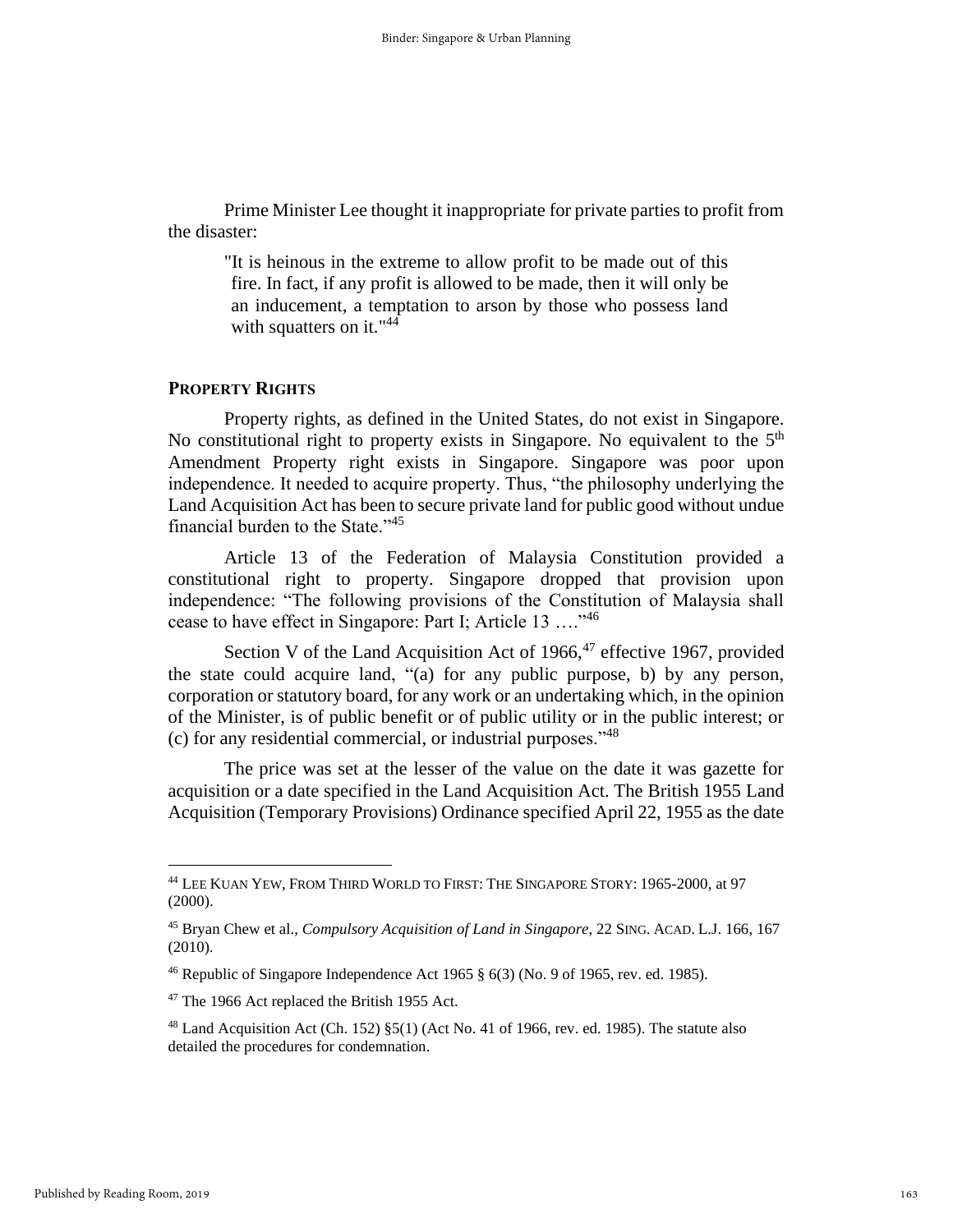for valuation.<sup>49</sup> The government periodically changed the date, but the reality was that the "lesser" test meant the government almost always paid less than market value for the property until 2007.<sup>50</sup> The revisions occurred at irregular intervals. For example, the 1973 date remained in effect until 1986.<sup>51</sup>

 Prime Minister Lee in 1964 explained that two principles should govern the acquisition of land. First, a private landowner should not benefit from development undertaken at public expense, and 2) the price paid on acquisitions for a public purpose should not exceed the land's value had the government not contemplated development in the area.<sup>52</sup> He believed public development should "benefit the community at large," and not individual landowners.<sup>53</sup>

The Prime Minister said:

 "I pushed the Land Acquisition Act through at a low point in the property market. It was important to get the legality of what we were doing properly entrenched, so that it cannot be changed for fickle reasons." 54

The Foreshores Act was amended in 1964 to exclude from valuation the loss of sea frontage.<sup>55</sup>

 The Singaporean government reserved the right to condemn private lands "for a public purpose," which is certainly a power held by United States' governments.<sup>56</sup> The critical difference is that until 2007 Singapore did not pay fair market value for the property.<sup>57</sup> It first restricted compensation to the lesser of either a fixed date or the date of gazette notification. In other words, landowners could

<sup>52</sup> LEE*, supra* note 45, at 97.

<sup>53</sup> LOH*, supra* note 34, at 169-70.

<sup>54</sup> Peter Ho, *The Planning of a City-State* 2 (Lew Kuan Yew Ctr. for Innovative Cities, Working Paper No. 2, 2013).

<sup>55</sup> *Lee Kuan Yew: The Chance of a Lifetime*, URB. SOLUTIONS, Feb. 2013, at 9. https://smartnet.niua.org/sites/default/files/resources/UrbanSolutionsIssue2.pdf.

<sup>56</sup> *See e.g.*, Berman v. Parker, 348 U.S. 26 (1954); Kelo v. City of New London, 545 U.S. 469 (2005).

<sup>57</sup> Chew, *supra* note 46, at 170, 173.

<sup>49</sup> DALE*, supra* note 16, at 76.

<sup>50</sup> Chew*, supra* note 46, at 170, 173.

<sup>51</sup> *Id.* at 172. Singapore in 1982 gave some ex gratia payments to some landowners who had received low compensation under the 1973 valuations at the time of the government takings. *Id.* at 176.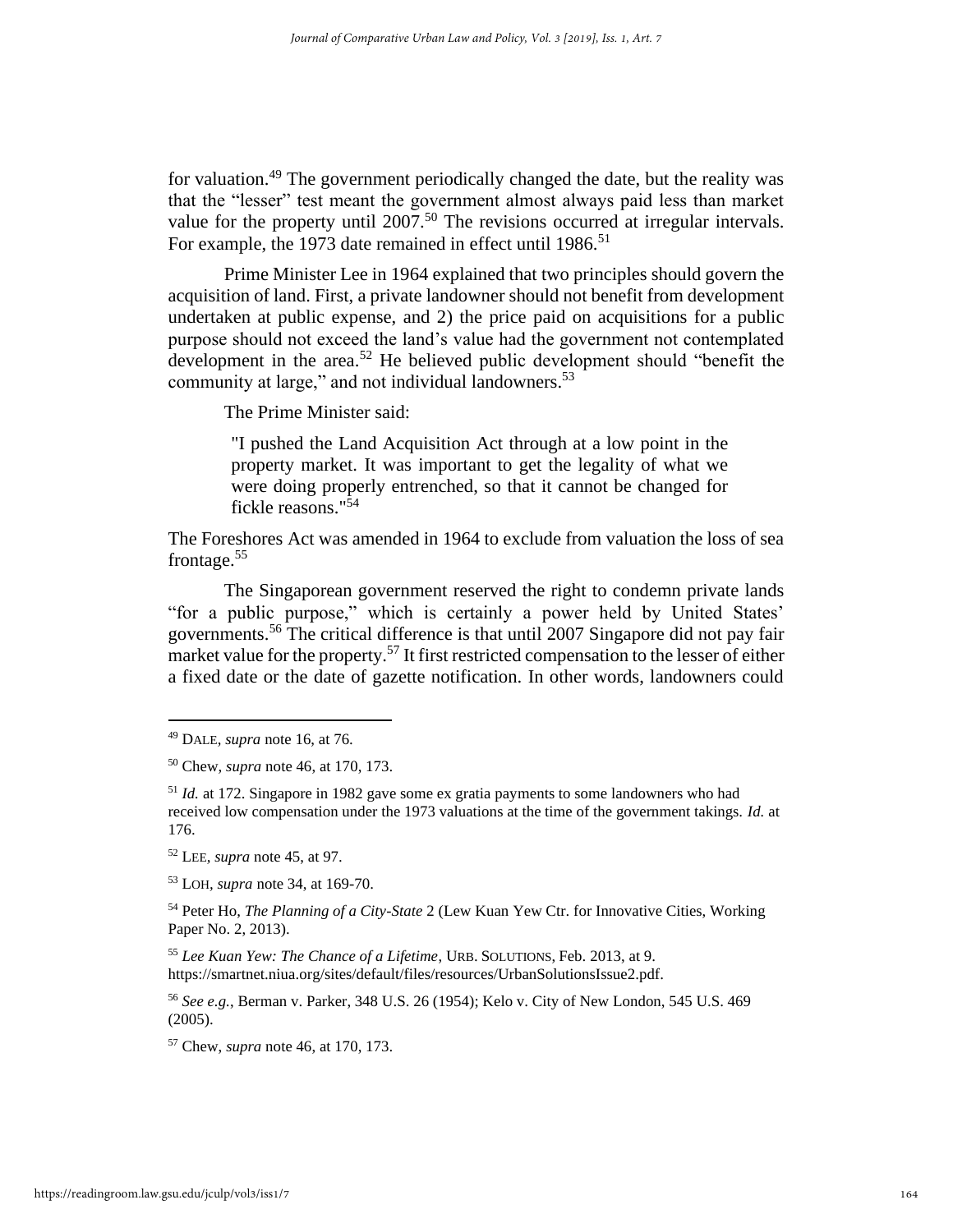not benefit by speculating in real estate, if they choose to do so. An unappreciated gain in asset values would not benefit the landowner if the Singapore government decided to "take the land," looking at an earlier valuation.

 The government periodically advanced the date for determining compensation, but it consistently trailed the market value of the property. The date remained constant from 1973-1986 as Singapore was booming. Singapore acquired 43,713 acres from 1959-1984, one-third of the country's land.<sup>58</sup> The government only agreed in 2007 to pay market value for land.<sup>59</sup>

 The United States gives the government the power of eminent domain to condemn private property for public uses. A critical difference is that a landowner dissatisfied with the offered price can litigate the value. Juries are often more generous than the state's offer.

 The decisions and valuation of condemnation receive minimal judicial review. The power to condemn is not reviewable while the valuation is fixed by statute.<sup>60</sup>

 The state started its land acquisition program by condemning the poor lands. It later extended it to acquire the land necessary for rapid transit stations and other infrastructure needs. The planners identified areas to be developed.

 An advantage to urban planners in Singapore is they did not have to deal with urban sprawl in a balkanized urban planning scenario. There is no conflict between the city and the suburbs. It is not a central city combating suburban flight.

 Planning is top down by a centralized government. The island city-state has a unified government which makes the decisions at the state and local level. There is no fight between local government and the national government, between states and cities and counties, fights common in the United States.

 The urban redevelopment of the United States is somewhat analogous to that of Singapore. Government possesses the power to condemn land for urban renewal. The projects in the United States did not result in the elimination of slums and tenements. They simply resulted in moving the residents elsewhere in the city.

<sup>58</sup> *Land Acquisition Act Is Enforced 17 Jun 1967*, HISTORYSG, NAT'L LIBR. BOARD,

http://eresources.nlb.gov.sg/history/events/1f669eff-bc82-49d1-a27c-2624e4cab8c6 (last visited Mar. 1, 2019).

<sup>59</sup> Chew, *supra* note 46, at 170, 173.

<sup>60</sup> DALE*, supra* note 16, at 90.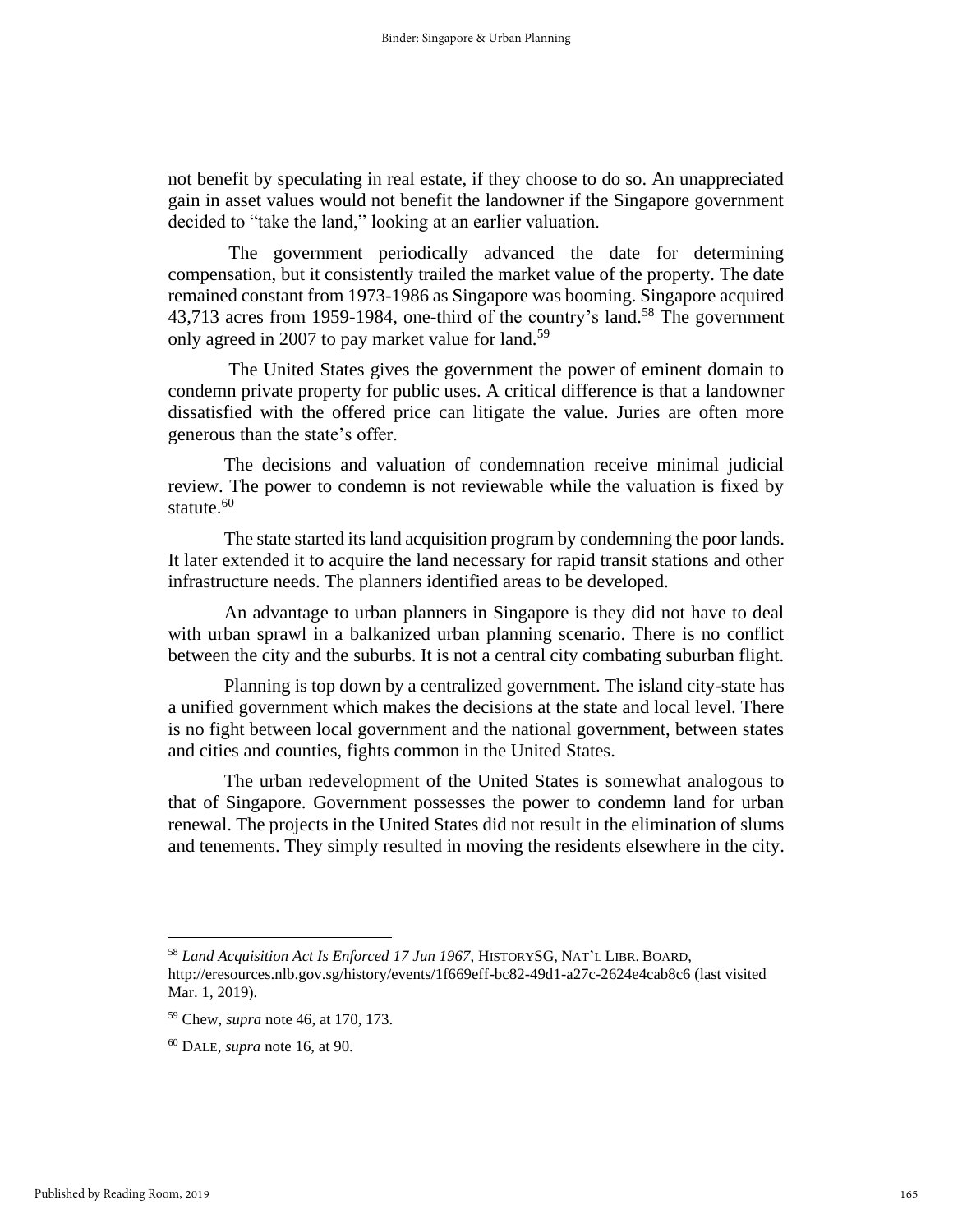Singapore eliminated its kampongs, shophouses, and squatters. The United States still has ghettos, barrios, and homeless. The Singapore urban renewal was successful. The United States' has been a costly failure.

 Singapore had to accomplish three goals in its initial development upon independence: land acquisition, land clearance, and resettlement.<sup>61</sup> Singapore made sure to resettle the displaced in better accommodations. Resettlement succeeded in Singapore. It failed in the United States, as exemplified by the continuing slums in America. Public housing is problematic in United States cities. Several became bastions of crime. Others are run down.

### **HOUSING**

 Public housing is dramatically different in Singapore than the United States. It works in Singapore, but not so well in the United States.<sup>62</sup> Roughly 82% of the Singapore population live in high-rise government built housing. $63$  Public housing in the United States is mostly for the economically disadvantaged.<sup>64</sup> Singapore emphasizes home ownership rather than rental. Prime Minister Lee recognized the importance of home ownership for residents to have a stake in the country:

"I had seen the contrast between the blocks of low-cost rental apartments, badly misused and poorly maintained, and those of house-proud owners, and was convinced that if every family owned its home, the country would be more stable."<sup>65</sup>

 $64$  For example, public housing in Chicago was built only in the African-American neighborhoods, with the exception of a small amount reserved for the elderly. Hills v. Gautreaux*,* 425 U.S. 284 (1976). The 3,607 unit Cabrini-Green apartments were torn down after 20 years. The high rise apartment complex had descended into gangs and drug dealers with the hallways lined with garbage. Drew Reed, *The 29 Year Battle To Demolish Chicago's Cabrini-Green Housing Project*, CITYMETRIC (Nov. 17, 2015), https://www.citymetric.com/skylines/20-year-battle-demolishchicago-s-notorious-cabrini-green-housing-project-1575.

<sup>65</sup> LEE*, supra* note 445, at 95-96; Sock-Yong Phang, *The Singapore Model of Housing and the Welfare State*, *in* HOUSING AND THE NEW WELFARE STATE: PERSPECTIVES FROM EAST ASIA AND EUROPE 15, 21 (Richard Groves et al. eds., 2007).

<sup>61</sup> Gop Hup Chor & Heng Chye Kiang, *Shaping Singapore's Cityscape Through Urban Design, in* Heng, *supra* note 8, at 211, 212.

<sup>62</sup> *See e.g.*, Ben Austen, *The Towers Came Down, and with Them the Promise of Public Housing,* N.Y. TIMES MAG. (Feb. 6, 2018), https://www.nytimes.com/2018/02/06/magazine/the-towerscame-down-and-with-them-the-promise-of-public-housing.html.

<sup>63</sup> Tan Ern Ser, *Public Housing and Community Development: Planning for Urban Diversity in a City-State*, *in* Heng, *supra* note 8, at 257.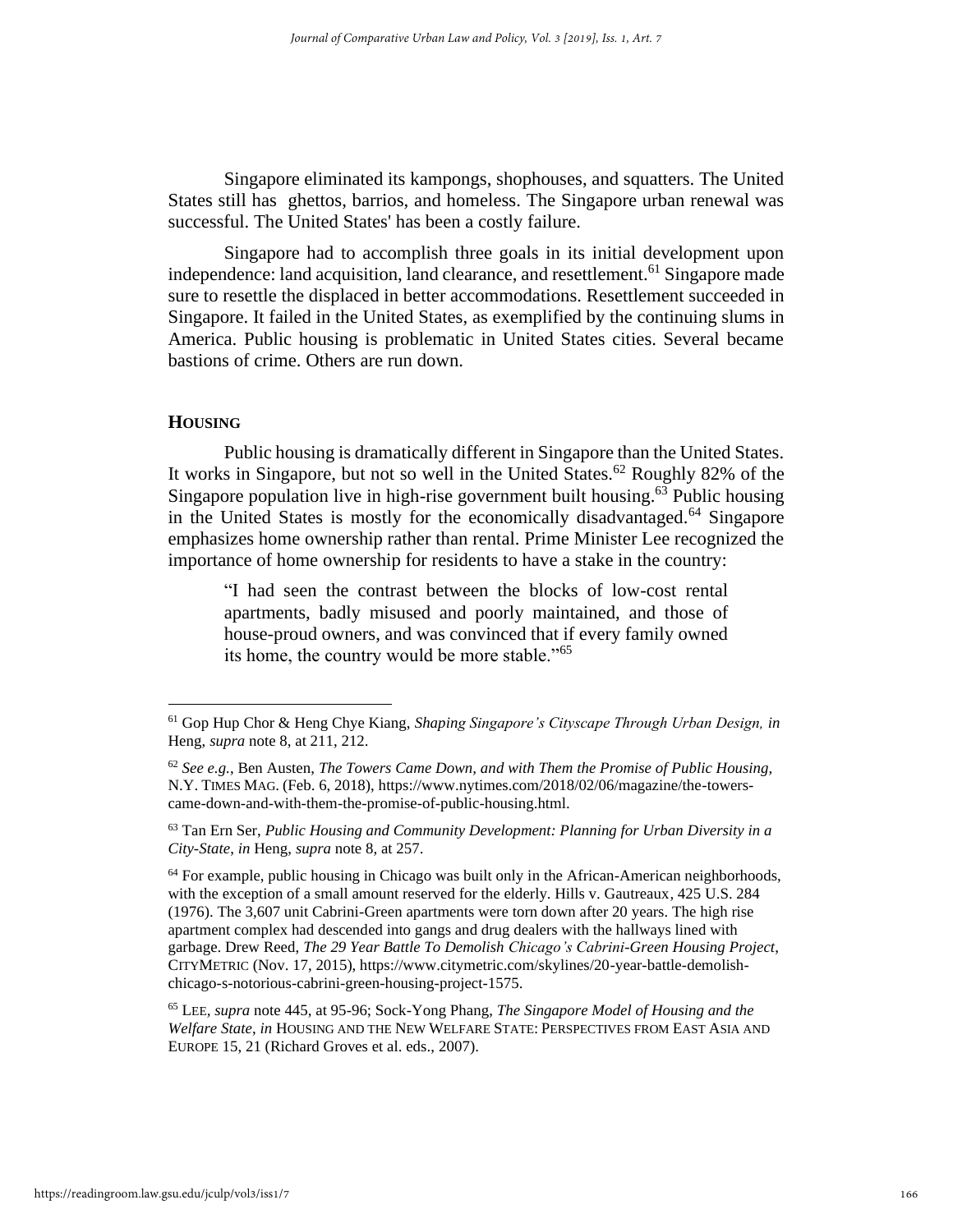The HDB residents thereby "own" their residences. However, the land "ownership" Singapore touts is not land ownership as we understand it in terms of fee simple absolute. The government owns the underlying land, similar to the Bishop Trust in Hawaii,<sup>66</sup> and leases the individual units on 99-year leases. The government retains ownership of the underlying land and common areas. No presumption of renewability exists for the leases. The unit "owners" have no right to compensation for any changes, modifications, or improvement to the leasehold. Leases are transferable, and hence can be sold, but the term remains that of the original 99 years. Thus, over 80% of the land is not owned in fee simple absolute as we know it.

 Singapore citizens can borrow from their retirement account to purchase the HDB unit. The value of the flat will depreciate as the 99-year term approaches, depriving the "owners" of both their flat and a substantial part of their retirement fund.

The British recognized the poor housing conditions in Singapore. They created the Singapore Investment Trust (SIT) to create public housing for the population, but were unsuccessful in solving the housing problem.<sup>67</sup> England also imposed rent control in 1947 as an attempt to moderate the rental pressures with the shortages of housing after World War II. The effort was a failure since the owners stopped maintaining and upgrading their properties.<sup>68</sup>

Prime Minister Lee recognized housing as the most serious problem facing the new nation.<sup>69</sup> The Housing and Development Board (HDB) was created in 1960 to replace the British SIT. The HDB built 26,168 units in its first three years, almost

<sup>66</sup> Princess Berniece Pauahi Bishop, the great granddaughter of King Kamehameha, died in 1884, establishing the Kamehameha Schools/Bishop Estate to fund two schools in Hawaii. The trust owned about 10% of the land in Hawaii, including all of Waikiki. The Trust did not sell its land with a lease only policy. The United States Supreme Court in *Hawaii Housing Authority v. Midkiff*, 467 U.S. 229 (1984) upheld the Hawaii Land Reform Act of 1967, which gave the state the power to take by eminent domain title in real property and transfer it to leases to reduce the high concentration in land ownership. Fair market value must be paid for the properties.

 $67$  One reason was that the rental prices set by the SIT were too high for the residents.

<sup>68</sup> Choe, *supra* note 23, at 6; Chor & Heng, *supra* note 62, at 211, 220. The result is that about 5,000 structures in the Central Business District have been preserved. *Id*. at 220.

<sup>69</sup> The recognition was that housing "Could Kickstand the Entire Process of Social and Political Change."LOH*, supra* note 24, at 346.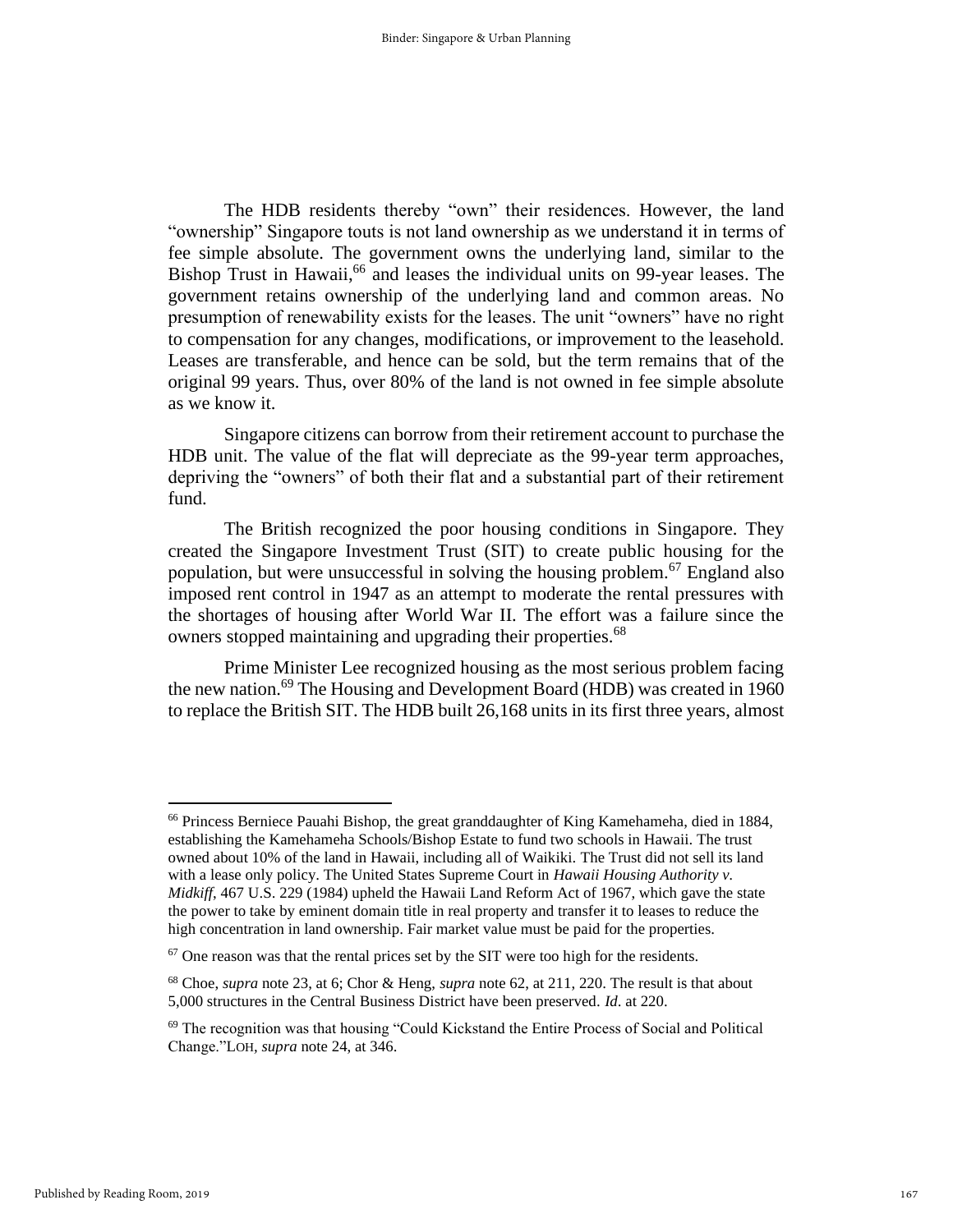as many as the British SIT in its previous  $32$  years.<sup>70</sup> The HDB controls housing development in most of Singapore.

Singapore had to clear the slums, but they also had to house the displaced; hence, the urgency for the HDB to build habitable shelter for the people.<sup>71</sup> An early goal of the HDB was also to move people out of the overcrowded central city. The original residents came from the shanty towns and kampongs. Any displeasure on being moved was assuaged to many by their new shelter with hot and cold running water and electricity.

The HDB developments have evolved over time.<sup>72</sup> The early housing designs were essentially Spartan 1-2-3-room flats for low income residents. They did, however, contain running water and electricity,  $73$  which was a decided improvement for the residents over their previous squalid housing conditions. More recent HBDs include premium housing and accommodations for the elderly.<sup>74</sup>

 The emphasis shifted over the years to new towns. The 1955 Master Plan proposed moving the population out from the central city into outlying areas. Twenty-three of the towns and three "estates"<sup>75</sup> have been built to date. These minicities are self-contained, mixed-use developments which include a commons and a town center, shops, medical facilities, fitness centers, recreational and sports facilities, playgrounds, open space, community centers, medical facilities, schools, and greenery.<sup>76</sup> Several of the facilities, such as community centers and schools, are low rise. They are linked by a robust rapid transit system.

 The HDB properties are attractive because the new units are sold below market prices.<sup>77</sup> The government provides financing and grants for purchasers at favorable terms.<sup>78</sup> The HDB can sell below market price because its units are built

<sup>70</sup> FROST & BALASINGAMCHOW*, supra* note 12, at 387. The SIT had built 20,907 units from 1947- 1059. Phang, *supra* note 62, at 9. The HDB built 44,345 flats in its first 5 years. Cheong Koon Hean, *The Evolution of HDB Towns*, in Heng, *supra* note 8, at 101.

<sup>71</sup> DALE*, supra* note 114, at 36.

<sup>72</sup> *See generally* Cheong, *supra* note 71, at 101-25.

<sup>73</sup> Yap Chin Beng, *Homes for a Nation – Public Housing in Singapore*, ETHOS, Apr. 2007, at 22, https://www.csc.gov.sg/docs/default-source/ethos/ethos\_is02.pdf.

<sup>74</sup> *Id.*; FROST & BALASINGAMCHOW*, supra* note 12, at 387.

<sup>75</sup> "Estates" are redeveloped older areas. Phang, *supra* note 71, at 26.

<sup>76</sup> Liu, *supra* note 18, at 37.

<sup>77</sup> Phang, *supra* note 71 at 21. The land was often acquired below market prices from the owners pursuant to the Land Acquisition Act.

<sup>78</sup> *Id.* at 22.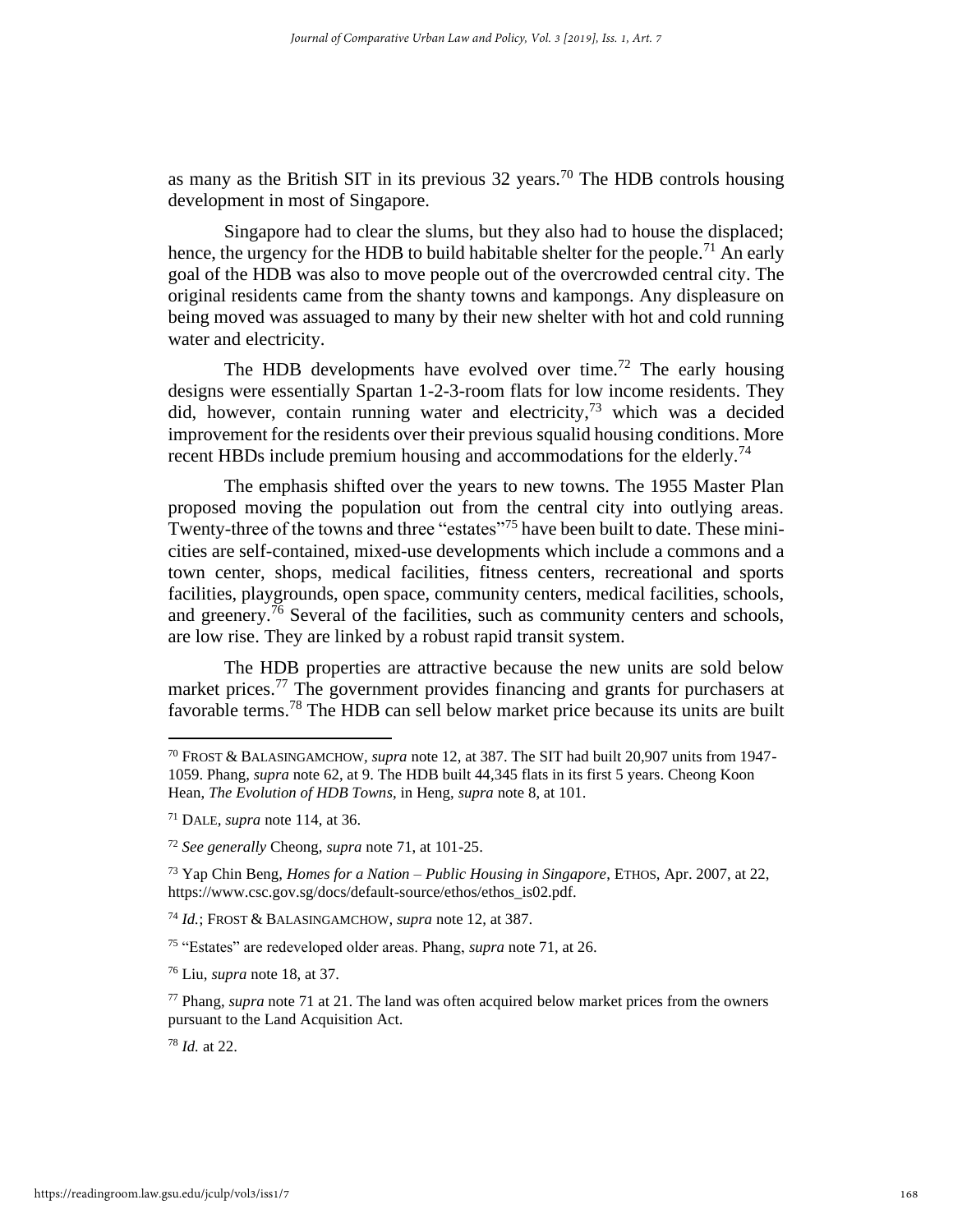on government owned land acquired at low prices under the Land Acquisition Act.<sup>79</sup>

One restraint is that the HDB imposes ethnic restrictions on occupancy in the developments.<sup>80</sup> The British in their land use planning segregated the ethnicities in designated residential enclaves.<sup>81</sup> Singapore's intent is to preclude ethnic clusters and communities by specifying the percent of each by ethnicity, Chinese, Malay and Indian, in HDB developments. For example, an ethnic Chinese seller must sell to another Chinese. Race riots had occurred in 1950, 1964, and 1969.<sup>82</sup> The Singapore government is trying to prevent future race riots arising out of ethnic enclaves.

 Singapore eliminated rent control in 2001. Private property is thereby rentable at market value. The renters will often be expatriates barred from acquiring HDB units.<sup>83</sup> Foreigners comprise about 30% of Singapore's population,  $84$  which drives prices up on the private rentals.

 The HDB also attempts to restrict "flipping." The purchasers must hold onto their flat for five years before reselling it.

### **LAND**

 The key to Singapore's success is its ability to maximize the use of seemingly every square inch of land, but not necessarily for development.<sup>85</sup> The island has seven times as many people as San Francisco on six times the size.<sup>86</sup>

<sup>79</sup> *Id.* at 21.

<sup>80</sup> The Ethnic Integration Policy was established in 1989. *Id.* at 34.

<sup>81</sup> Choe, *supra* note 23, at 7.

<sup>82</sup> See Averylynn Lim, *The 5 Worst Riots that rocked Singapore,* TheSmartLocal, December 8, 2013, https://thesmartlocal.com/read/5-riots-that-rocked-singapore

<sup>83</sup> Phang, *supra* note 71, at 31.

<sup>84</sup> Heng, *supra* note 8, at ix.

<sup>85</sup> For example, nine percent of Singapore's land has been set aside as parks and green spaces. Ng, *supra* note 37, at 74.

<sup>&</sup>lt;sup>86</sup> Singapore has 5.6 million people on 278.6 square miles of land compared to 871,000 residents in San Francisco on 46.87 square miles. By way of comparison the population of New York City is 8.623 million on 302.6 square miles. San Francisco, like every American city, is the center of a large metropolitan area. Singapore sits alone on an island.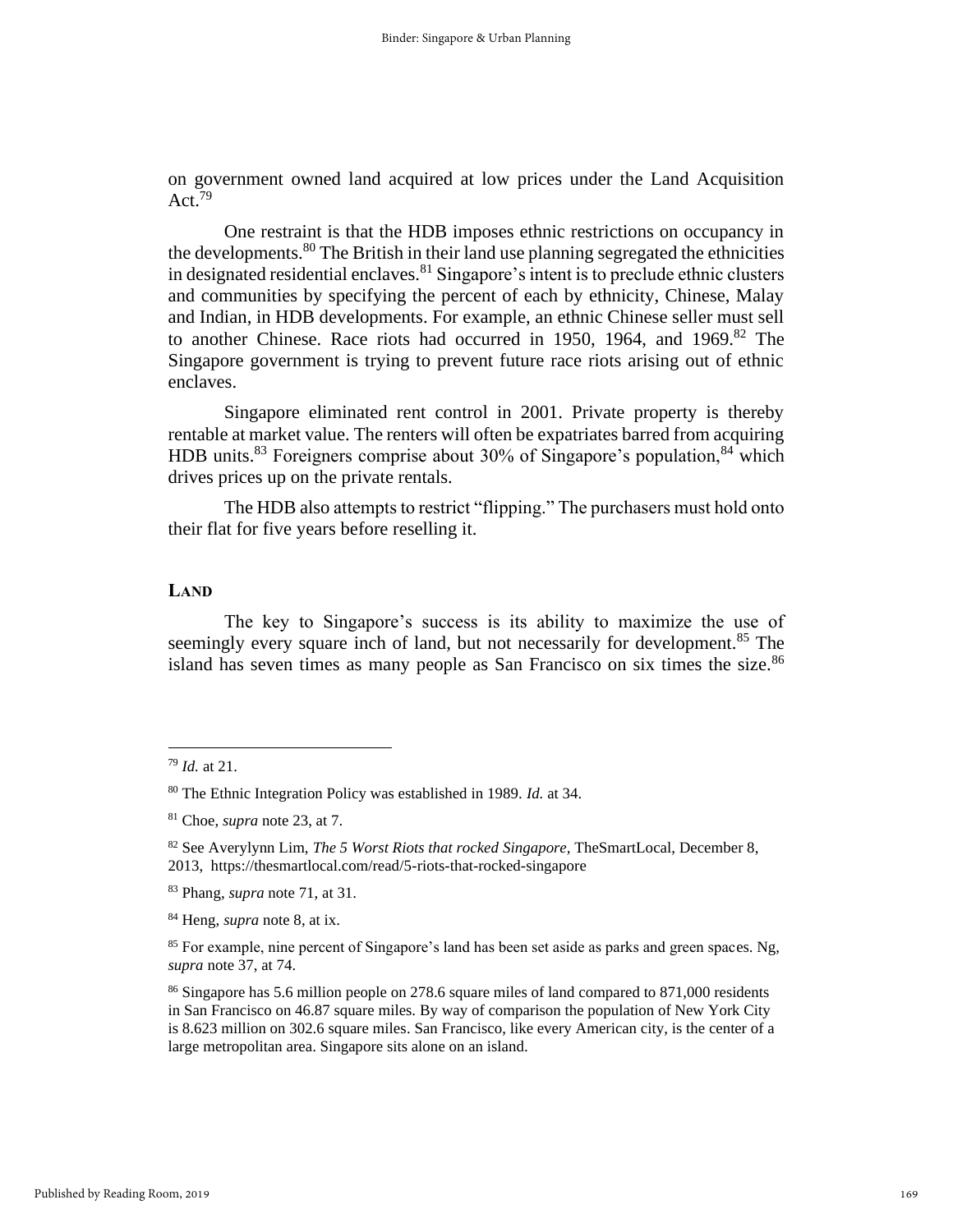Singapore owned 44% of the land when the PAP assumed power, and 85% by the beginning of the New Millennium.<sup>87</sup> Ownership controls development.

 Singapore increased its land size by 25% through landfills. A prime example of land expansion is Marina Bay on which sits the Marina Bay Sands Casino and Marina Bay Sands Hotel. The damming of the mouth has created a water catchment of fresh water with the sea water kept out. The Marina Downtown was developed on 360 hectares of reclaimed land. The three story pumphouse next to the reservoir adjoins a recently opened sustainability museum and a green lawn along the roof. Both the lawn and reservoir provide recreational opportunities for the residents.

 Singapore maximizes the use of the surface land for development by placing rail transport, pipes, and utility wires underground. Even a few highways now run underground. A large underground crude oil storage on Jurong Island<sup>88</sup> "frees up land above ground," which reflects a prime factor in Singapore land use planning of maximizing the use of surface land.<sup>89</sup>

 Every square inch is precious on the island. That does not mean, though, that every inch is to be developed. Singapore has dedicated large areas for parks and recreation.<sup>90</sup> Singapore recognizes that its residents cannot escape outside the city for greenery, so it incorporates greenery in the city and its buildings.  $91$ 

 Singapore is deceptive for visitors. They perceive Singapore as a city of high rises, but they only see half of the island. The island's center is preserved as a nature reserve and water catchment area.

 $87$  Turnbull, supra n. 14, at 369.

<sup>88</sup> Tan*, supra* note 35, at 170. 126 million gallons of crude oil are stored in this underground cavern. Samanth Subramanian, *How Singapore is Creating More Land for Itself,* N.Y. TIMES MAG. (Apr. 20, 2017), https://www.nytimes.com/2017/04/20/magazine/how-singapore-iscreating-more-land-for-itself.html#commentsContainer.

<sup>89</sup> *See generally* Ng Jun Sen, *Masterplan of Singapore's Underground Spaces Ready by 2019*, STRAITS TIMES (Feb. 5, 2018), https://www.straitstimes.com/politics/masterplan-of-sporesunderground-spaces-ready-by-next-year

<sup>90</sup> Liu, *supra* note 18, at 36. Nine percent of the land has been set aside for parks and green spaces, including four nature preserves. Ng, *supra* note 37, at 74.

<sup>91</sup> *Id*. at 76.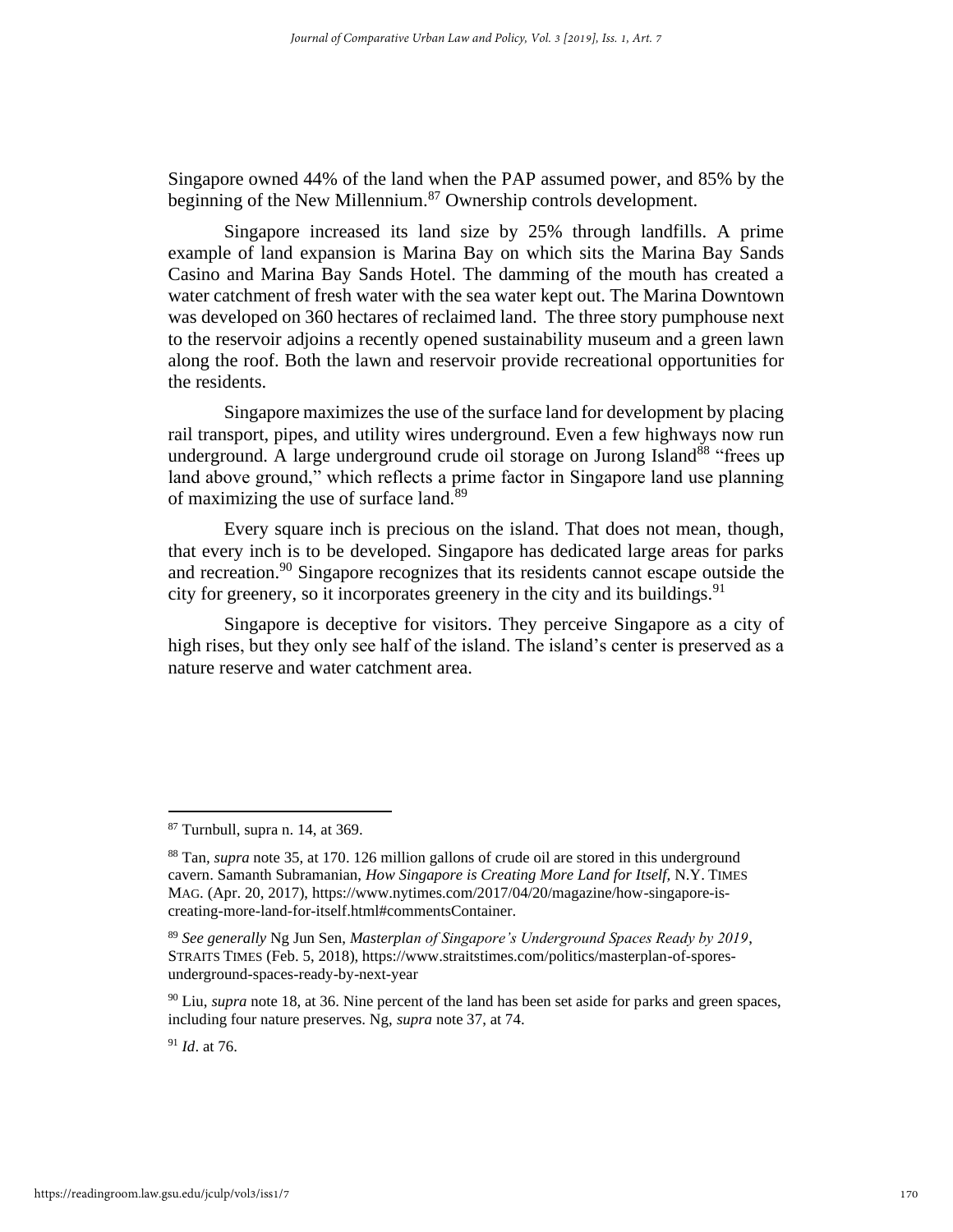### **STABILITY AND ECONOMIC GROWTH**<sup>92</sup>

 The economy diversified from maritime to low value manufacturing, high value manufacturing, petrochemicals, pharmaceuticals, finances, and tourism. It built a world class airport and airline.

 Foreign investors, such as the global financial companies and petrochemical plants, invest in Singapore because of the political stability of the government and its land use planning.  $93$  Singapore as a one-party governing state providing continuity in planning and regulation.<sup>94</sup> Potential investors do not have to worry about elections putting radicals in power. Nor is there a risk of a violent revolution. The underlying emphasis on economic growth with minimization of pollution is a constant. The five-year plans may vary in the details, but not the essence.

 Singapore adopted a policy of inviting multinational companies into the country. The country was too small in size and population to build an economy on the domestic market. Thus, the need for imported capital. Maritime already existed. Then came industry, electronics, high tech, petrochemicals, pharmaceuticals, biomedical, financial services, tourism, and casinos.<sup>95</sup> Singapore has become the financial center of Southeast Asia.

 The economic success fostered a population increase, but increasingly of non-citizen residents.<sup>96</sup> The birth rate in Singapore was down to 1.14 in 2018.<sup>97</sup>

The government does not resort to the tactics of brutal dictatorships.<sup>98</sup> It is not a police state in the traditional sense, but liberties are restricted. It allows free

 $92$  For a discussion of Singapore's economy, see Linda Y. C. Lim, Singapore's Success: After the Miracle, 203, in Robert E. Looney: Handbook of Emerging Economies (Routledge 2014).

 $93$  It is not a part of this paper, but it should be noted that Singapore also curbed the "destructive" acts of the labor unions. Turnbull, *supra* n. 14, at 310, 324-5.

<sup>94</sup> Heng*, supra* note 8, at viii.

 $95$  Singapore was concerned about gambling by its citizens. Therefore, Singapore citizens pay S\$100 to enter a casino (for 24 hours) while non-citizens with their passports enter free. *Singapore Casino Entry Levy*, SANDS CASINO, https://www.sandscasino.com/singapore/casino-entry.html (last visited Mar. 1, 2019).

<sup>96</sup> 38.1% of Singapore's workforce by 2014 were non-residents. Linda Y. C. Lim, Economy 1, [www.europaworld.com.](http://www.europaworld.com/) 73% of them were low-skilled. *Id.* at 2.

 $97$  Department of Statistics Singapore: Birth and Fertility, https://www.singstat.gov.sg/finddata/search-by-theme/population/births-and-fertility/latest-data.

<sup>&</sup>lt;sup>98</sup> Prime Minister Lee did, however, become "increasingly authoritarian and intolerant of opposition" in his later years. Turnbull, *supa* n. 14 at 336, 347.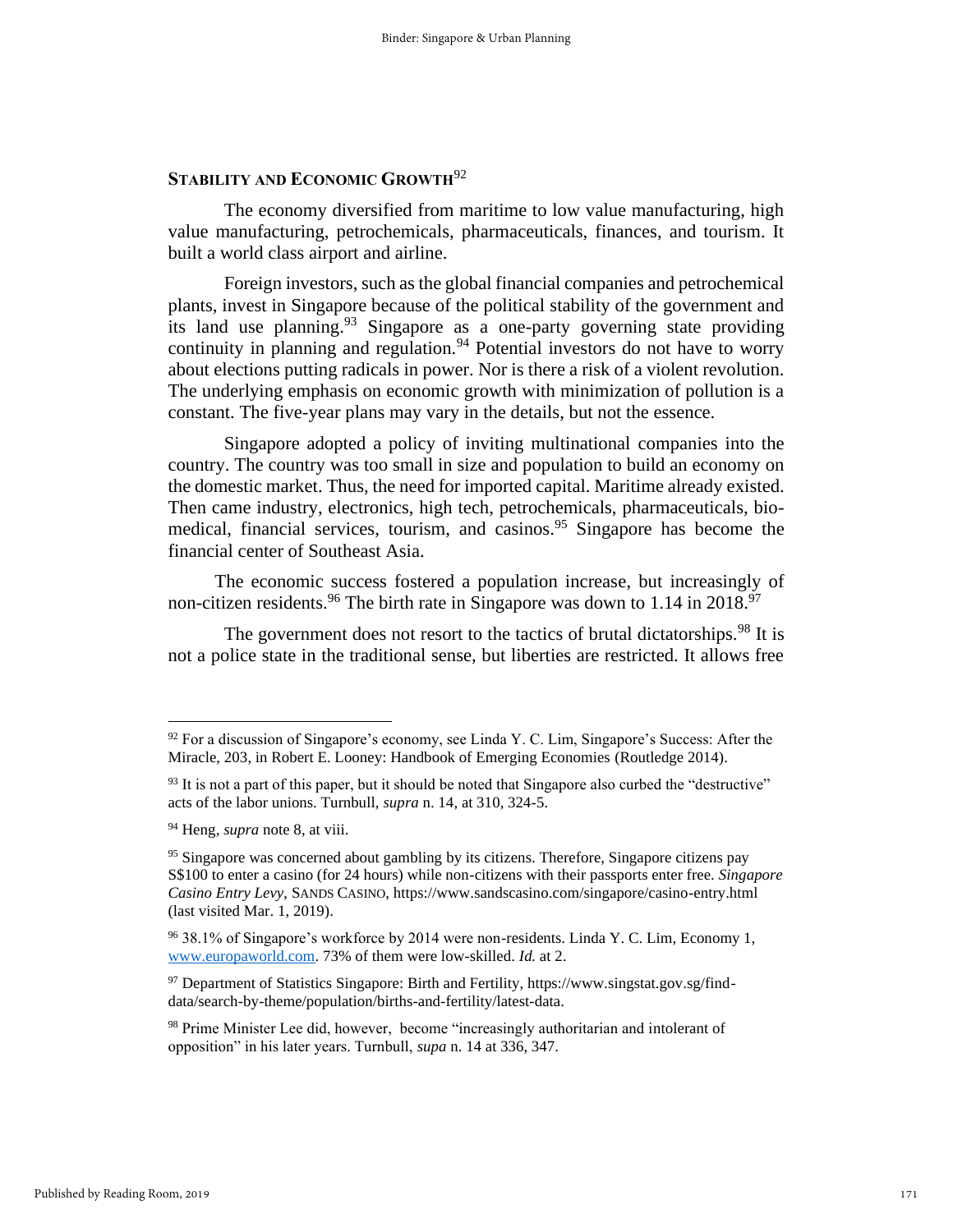elections every five years.<sup>99</sup> The PAP party can be voted out of office and opposition members elected to parliament.<sup>100</sup>

 The stability of a single government for the islands, city and country has planning advantages, but it forestalls the political interplay of various levels of government. Decisions are top-down.

 Most Singapore citizens are satisfied because of the economic prosperity and rise in the quality of life brought to the people. They can emigrate out of Singapore if greatly unsatisfied.<sup>101</sup> Roughly  $6\%$  of Singapore's citizens lived outside the country in  $2017$ <sup>102</sup>

### **FLOODS**

 Singapore is a tropical island 85 miles from the equator. It therefore receives large amounts of precipitation. Flooding is a recurring problem, often with flash floods. For example, severe flooding occurred in Singapore in the last two weeks of 1954 as a combination of high rains, high tides, and inadequate flood control. Five deaths resulted and 5,000 were left homeless. Kampongs were struck the

<sup>99</sup> The PAP though does not accept the British concept of a "loyal opposition." *Id.* at 372.

<sup>&</sup>lt;sup>100</sup> In some respects this is similar to the one-party blue or red states in the United States, but here the United States Constitution and the federal government can affect the powers of the individual states.

<sup>101</sup> One exception is Kevin Kwan, author of *Crazy Rich Asians*. He was living outside Singapore and thereby failed to serve the required two years military service. He is concerned about being arrested if he returns. *See* Austin Ramzy, *Singapore Says 'Crazy Rich Asians' Author Skipped Military Service*, N.Y. TIMES (Aug. 22, 2018),

https://www.nytimes.com/2018/08/22/world/asia/kevin-kwan-crazy-rich-asians-singaporemilitary.html.

<sup>102</sup> The number of Singapore expatriates was 213,400. Leong Chan-Hoong, *Commentary: More Singaporeans going abroad, but are no less Singaporeans for it*, channelnewsasia, Sept. 2, 2017https://www.channelnewsasia.com/news/singapore/commentary-more-singaporeans-goingabroad-but-are-no-less-9134122.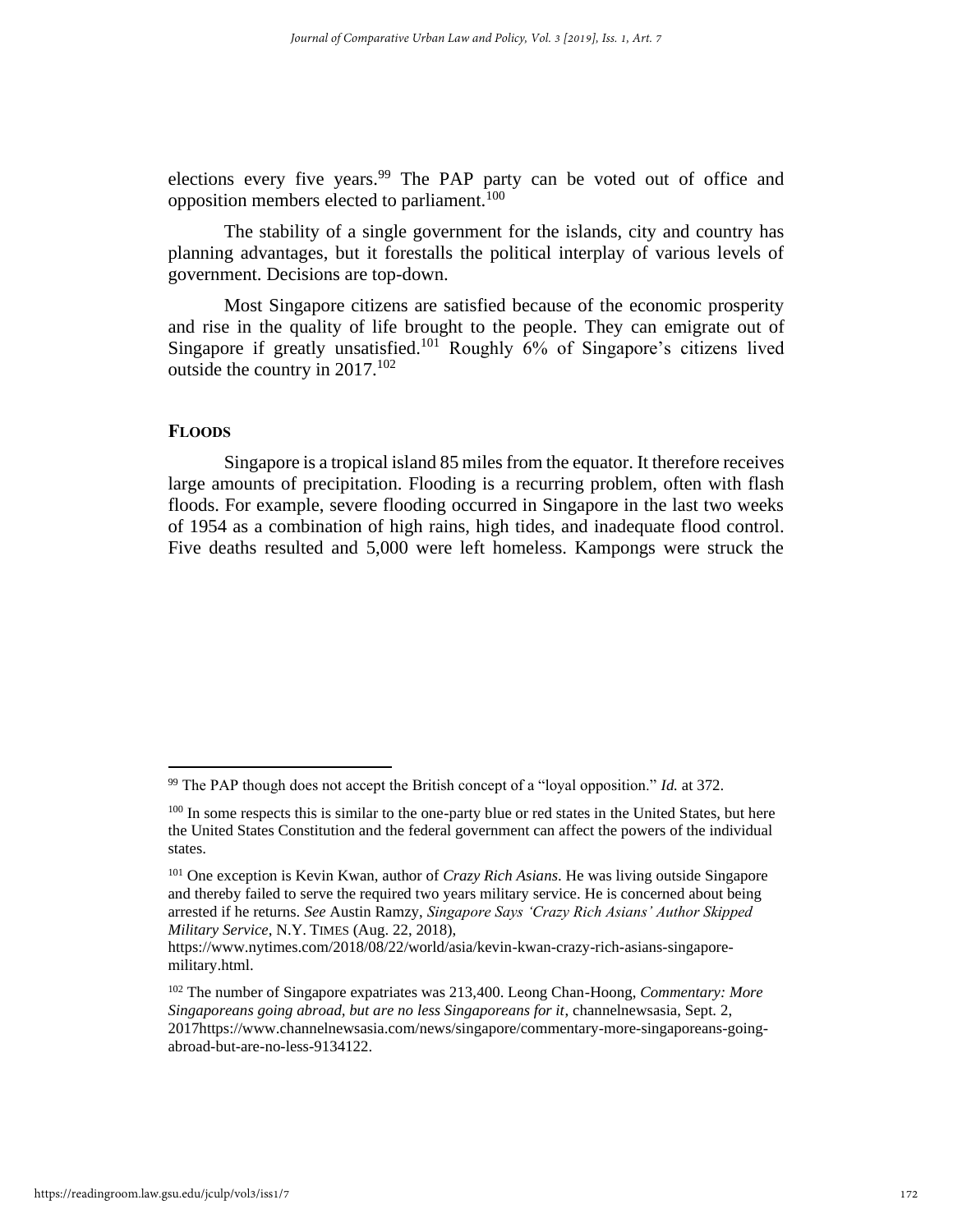worse.<sup>103</sup> One study found 262 flood events from December 1892 to December  $2015^{104}$ 

Singapore adopted a comprehensive Drainage Master Plan.<sup>105</sup> Implementation of the plan has reduced flood prone areas to 36 hectares in 2013 from 3,200 in the 1970's.<sup>106</sup> The Public Utility Board (PUB) completed improvements on 327 locations from 2012 through 2007. For example, the Masagos Canal was widened to 44m from 38m.<sup>107</sup> Singapore has deepened and widened drains and canals.<sup>108</sup>

 For example, Orchard Street, the affluent shopping area, was subject to severe flooding in both 2010 and 20122 because the existing 500 km Singapore Canal was lacked the capacity to handle the high precipitation levels. Two 1000 km drainage channels, paralleling the Singapore Canal, were completed in 2017 to alleviate the flooding threat.<sup>109</sup> It also completed construction of The Stamford Detention Tank, which can temporarily store up to  $38,000 \text{ m}^3$  of stormwater from drains on Holland Road.<sup>110</sup>

<sup>105</sup> Tan, *supra* note 35, at 60. The plan consists of widening existing storm water drains and canals and building new ones. And detention facilities.

<sup>106</sup> *Id.*

<sup>107</sup> Hannah Teoh, *Flash Floods in Singapore Can't Be Completely Eliminated,* YAHOO NEWS SING. (Feb. 4, 2018), https://sg.news.yahoo.com/flash-floods-singapore-cant-completelyeliminated-masagos-053042769.html.

<sup>108</sup> Cecelia Tortajada & Asit K. Biswas, *Commentary: What Singapore Can Do for the Next Flood*, CHANNEL NEWSASIA (Jan. 8, 2019), https://www.channelnewsasia.com/news/commentary/whatsingapore-can-do-to-prepare-for-the-next-flood-11093978.

<sup>109</sup> *Tunneling for Flood Protection in Singapore*, TUNNEL BUS. MAG. (Oct. 18, 2018), https://tunnelingonline.com/tunneling-for-flood-protection-in-singapore/.

<sup>110</sup> Other steps were to build the Stamford Diversion Canal, which will relieve some of the discharges into the Stamford Canal, by draining directly to the Singapore River. Low Youjin, *Improved Flood Prevention Measures Around Orchard Road from this Month,* TODAY SING. (Sept. 27, 2018), https://www.todayonline.com/singapore/improved-flood-prevention-measuresaround-orchard-road-month.

<sup>103</sup> Fiona Williamson, *A Milestone on the Road to Independence? Singapore's Catastrophic 1954 Floods*, ARCADIA, Autumn 2016, No. 13,

http://www.environmentandsociety.org/arcadia/milestone-road-independence-singaporescatastrophic-1954-floods.

<sup>104</sup> Winston T. L. Chow et al., *A Multimethod Approach Towards Assessing Urban Flood Patterns and Its Associated Vulnerabilities in Singapore*, 2016 ADVANCES IN METEOROLOGY, https://www.hindawi.com/journals/amete/2016/7159132/.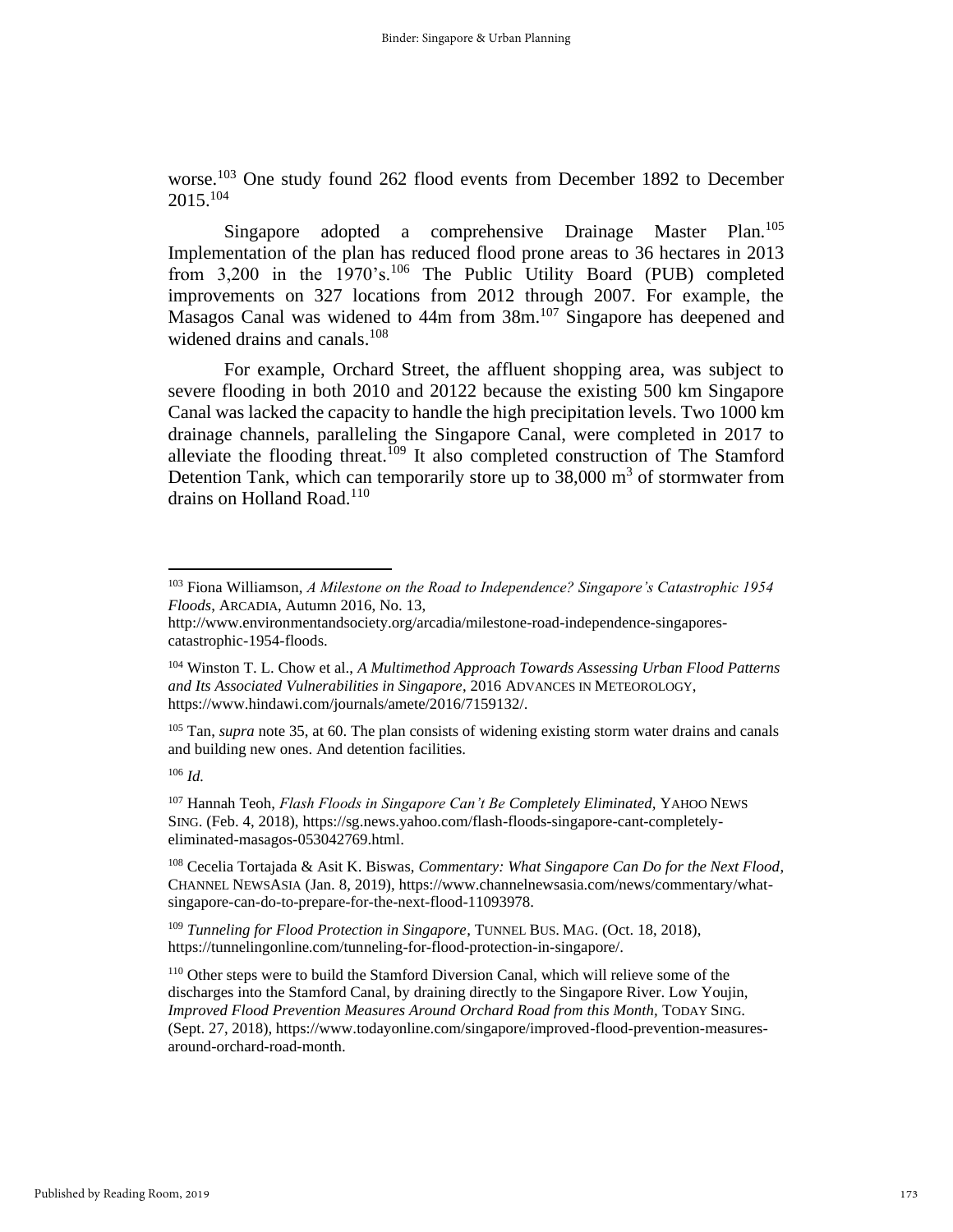One purpose of the Marina Barrage is to prevent tidal flooding, thereby protecting low-lying areas, such as Chinatown, Boat Quay, Jalan Besar, and Geylang, from flooding. $^{111}$ 

### **AESTHETICS AND THE GREEN CITY**<sup>112</sup>

 The development of Singapore into the Garden City is a story that applies to most of Singapore's success:

Singapore's development as a Garden City and its subsequent reinvention into a City in the Garden was possible because of a strong political will, visionary leadership, clear policy direction, whole-ofgovernment collaboration among multiple agencies, partnership with stakeholders, institutional capabilities and the passion of likeminded professionals ....<sup>113</sup>

 Prime Minister Lee quickly recognized that Singapore had to distinguish itself from other nations. He settled on a "clean and green" Singapore.<sup>114</sup>

 Present-day Singapore is the "Garden City," a city of greenery, in attitude and reality, with a pervasive presence of greenery.<sup>115</sup> The development of Singapore easily could have, but did not, result in a city of sterile, monolithic skyscrapers so common in the post-World War II period.<sup>116</sup> Prime Minister Lee believed "[A] blighted urban jungle of concrete destroys the urban spirit. We need the greenery of nature to lift up our spirits."<sup>117</sup> He felt "without the greening effort,

https://www.nytimes.com/2019/01/27/world/asia/singapore-brutalist-buildings.html.

<sup>117</sup> Lee Kuan Yew, Senior Minister of Singapore, Speech at the Launch of the National Orchid Garden, Singapore Botanic Gardens (Oct. 20, 1995),

<sup>111</sup> Siau Ming En, *The Big Read: A Decade On, Marina Barrage Is Now Key in S'pore's Water Management*, TODAY SING. (Mar. 17, 2018), https://www.todayonline.com/singapore/big-readmere-idea-icon-marina-barrage-10-years.

<sup>112</sup> For a history of green Singapore, see Neo Boon Siong, June Gwee & Candy Mak, *Case Study 1: Growing a City in a Garden*, *in* CASE STUDIES IN PUBLIC GOVERNANCE: BUILDING INSTITUTIONS IN SINGAPORE 11 (June Gwee ed., 2012).

<sup>113</sup> *Id.* at 12.

<sup>114</sup> LEE, *supra* note 45, at 173.

<sup>115</sup> *Id.* at 177.

<sup>&</sup>lt;sup>116</sup> One exception is the current debate over the future of the Golden Mile Tower, a brutalist style building from the 1970's. See Mike Ives, *Too Ugly to Be Saved? Singapore Weighs Fate of Its Brutalist Buildings*, N.Y. TIMES (Jan. 27, 2019),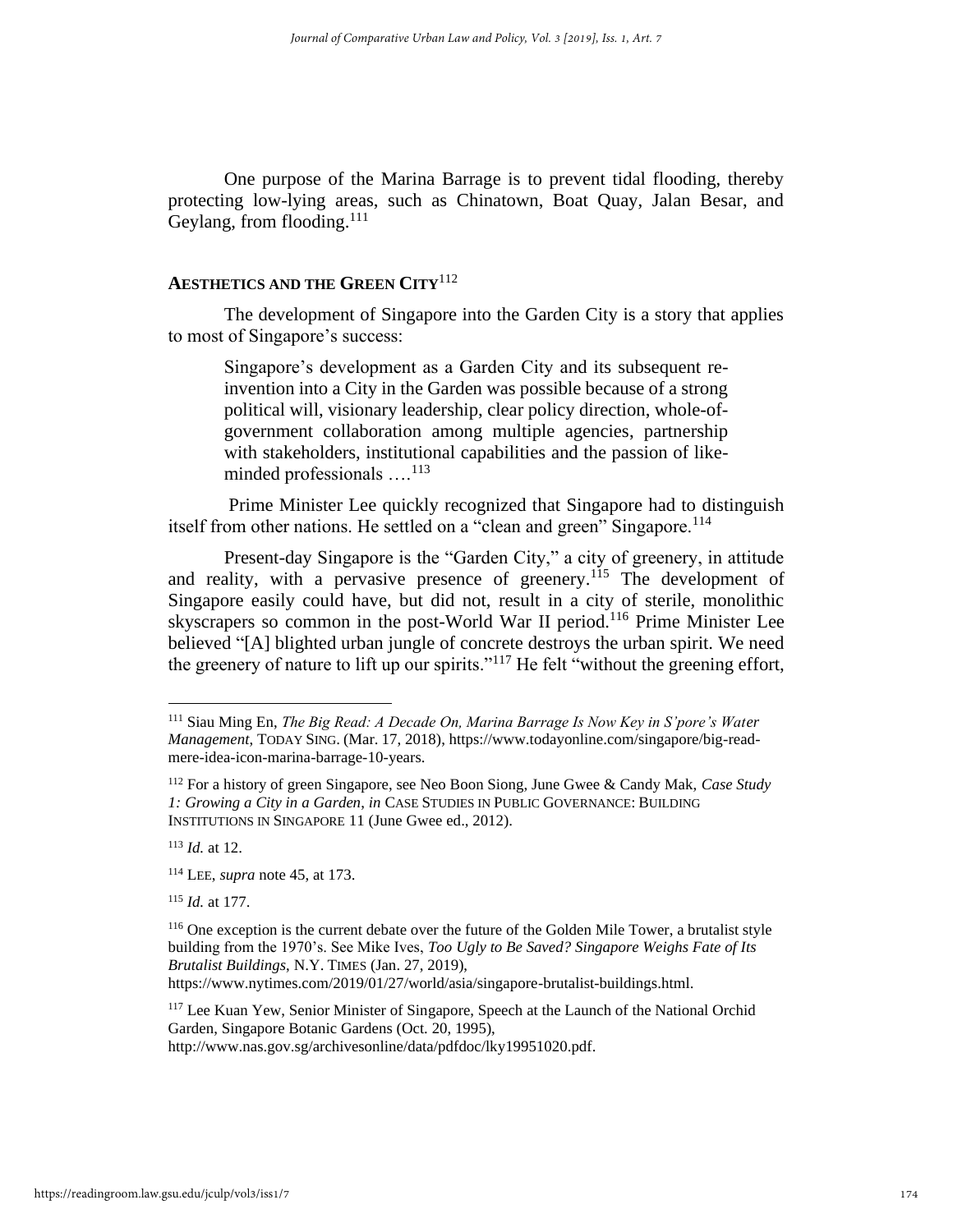Singapore would have been a barren, ugly city."<sup>118</sup> Placing trees between flats also reduced dust and softened the concrete.<sup>119</sup>

He also believed:

One arm of my strategy was to make Singapore into an oasis in Southeast Asia, for if we had First World standards, then businessmen and tourists would make us a base for their business and tours of the region. The infrastructure was easier to improve than the rough and ready ways of the people.<sup>120</sup>

 Greening the city had to start with cleaning up the city. The 5,000 street peddlers were relocated to centers. 900,000 pigs on 8,000 farms were phased out. The waterways were cleaned of pollution.<sup>121</sup> Gum and cigarettes were banned from public streets. Spitting on the sidewalk became a criminal offense. Environmental pollution controls are incorporated in design developments.

 Greenery became a national priority in 1977. It begins with the planning process for new buildings. Rooftop gardens are common. Plantings appear on balconies while foliage grows up the side of buildings. Vegetation climbs the sides of buildings. Conversely green architecture and greenery buildings are rare in the United States.<sup>122</sup>

 Open space is covered. 90% of roads have roadside vegetation. The result is that about half the island has green cover. A large percent of the island contains parks, conservation zones, green belts, and green space. The first tree planting campaign was initiated in 1963<sup>123</sup> with Prime Minister Lee planting the first tree.<sup>124</sup>

<sup>123</sup> Heng Chye Kiang & Yeo Su-Jan, *Towards Greater Sustainability and Livability in an Urban Age*, *in* Heng, *supra* note 8, at 287, 291.

<sup>124</sup> Ho*, supra* note 55.

<sup>118</sup> Lee*, supra* note 29 at 36..

<sup>119</sup> Siong, *supra* note 114, at 16.

<sup>120</sup> LEE, *supra* note 45, at 174-5.

<sup>121</sup> Tan, *supra* note 18, at 179.

<sup>122</sup> *See generally* Andrea McArdle, *Local Green Initiatives: What Local Governance Can Contribute to Environmental Defenses Against the Onslaughts of Climate Change*, 28 FORDHAM ENVTL. L. REV. 102 (2016). *Cf.* Jane Margolies, *The Next Frontier in Office Space? The Outdoors*, N.Y. TIMES (Jan. 15, 2019), https://www.nytimes.com/2019/01/15/business/office-buildingsnature-biophilia.html.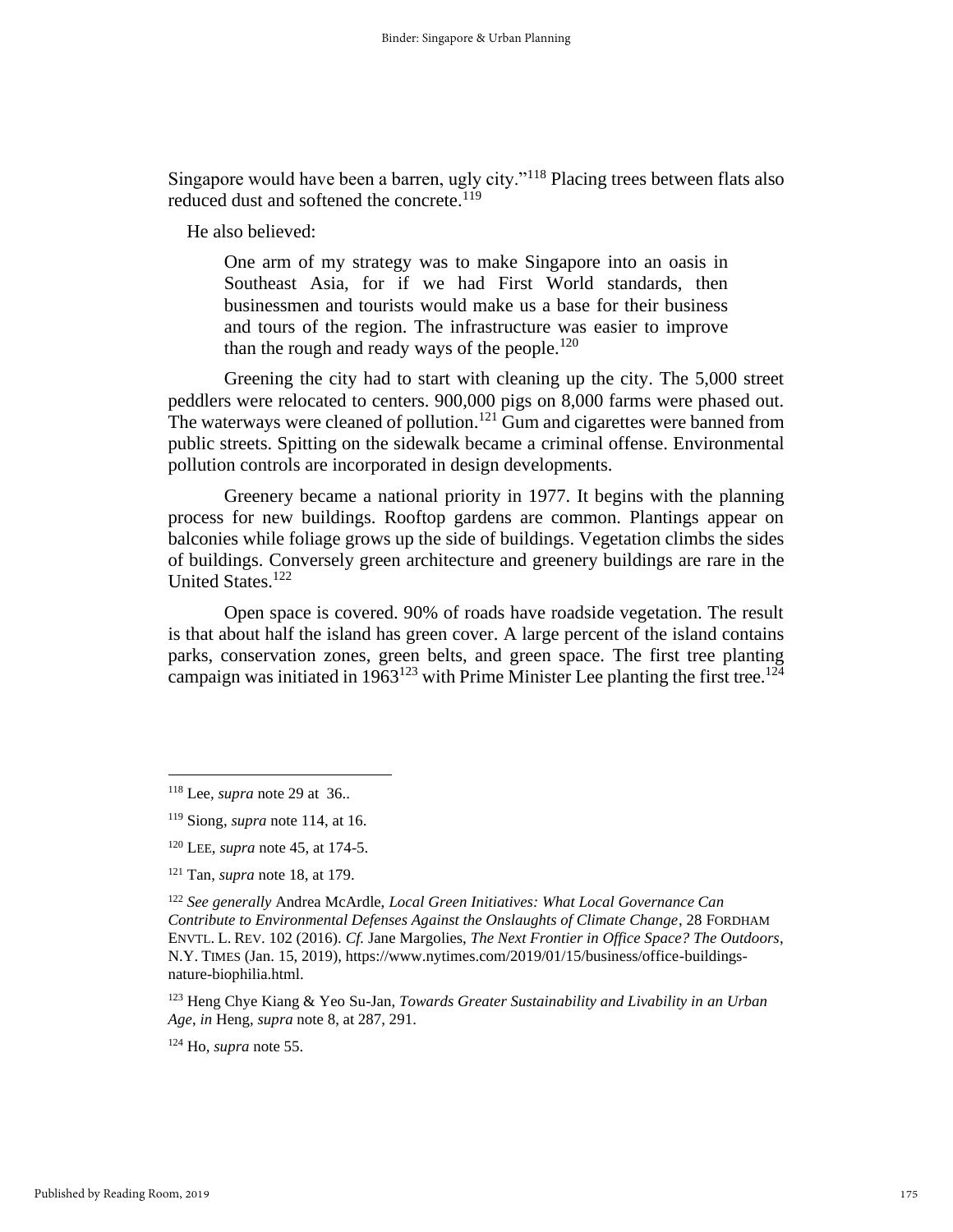The United States beginning with President George H.W. Bush adopted a policy of "No Net Loss of Wetlands." Singapore has a policy of "No Net Loss of Green Areas" in that all green areas lost from a site have to be replaced.<sup>125</sup> The plan also requires terraces or "intermediate terraces within the building or on the roof."

### **THE AUTOMOBILE IN SINGAPORE**

 Mass transit is facilitated through a combination of high density in a relatively small area and the discouragement of automobile ownership. Mass transit is most feasible in compact areas, such as New York City, San Francisco, Seattle, and now Singapore. The number of automobiles are limited through a quota system and surcharges. Auto usage is constrained through tolls in congested areas. No "right" to own a car exists in Singapore. A potential car owner must first acquire a certificate of entitlement (COE) to purchase a car. The government decides how many to issue in a year, and then puts them up for bid.<sup>126</sup> The winners only then can negotiate with a dealer to purchase a car, at a very high price because of government surcharges and taxes. The first is a S\$140 registration fee, followed by a separate Additional Registration Fee (ARF) equal to 175% of the Open Market Value (OMV) of the vehicle,<sup>127</sup> an excise tax of 20% of the original market value of the vehicle, and a 7% goods and services tax. An annual road tax is imposed based on the engine's capacity.<sup>128</sup> The COE lasts ten years. The car must then either be scrapped or exported at the end of the ten years. Not many older vehicles exist in Singapore.<sup>129</sup> The ten-year license allows the government to annually determine how many cars should be on the road.

There are also areas in Singapore where tolls are imposed on vehicles through electronic road pricing (ERP). Singapore imposed in 1975 a fee on vehicles entering the central business district. The system was upgraded in 1998 to an ERP, which automatically monitors the cars entering and leaving designated areas, and then subtracting the toll from the owner's account.<sup>130</sup>

<sup>125</sup> Tan, *supra* note 18, at 186.

<sup>126</sup> Singh, *supra* note 26, at 142.

<sup>127</sup> *Id.* at 134.

<sup>128</sup> *Id.*

<sup>&</sup>lt;sup>129</sup> There probably will not be many vintage car shows in Singapore.

<sup>&</sup>lt;sup>130</sup> Singh, *supra* note 26, at 135-7. These systems are now appearing in United States cities, such as Dallas.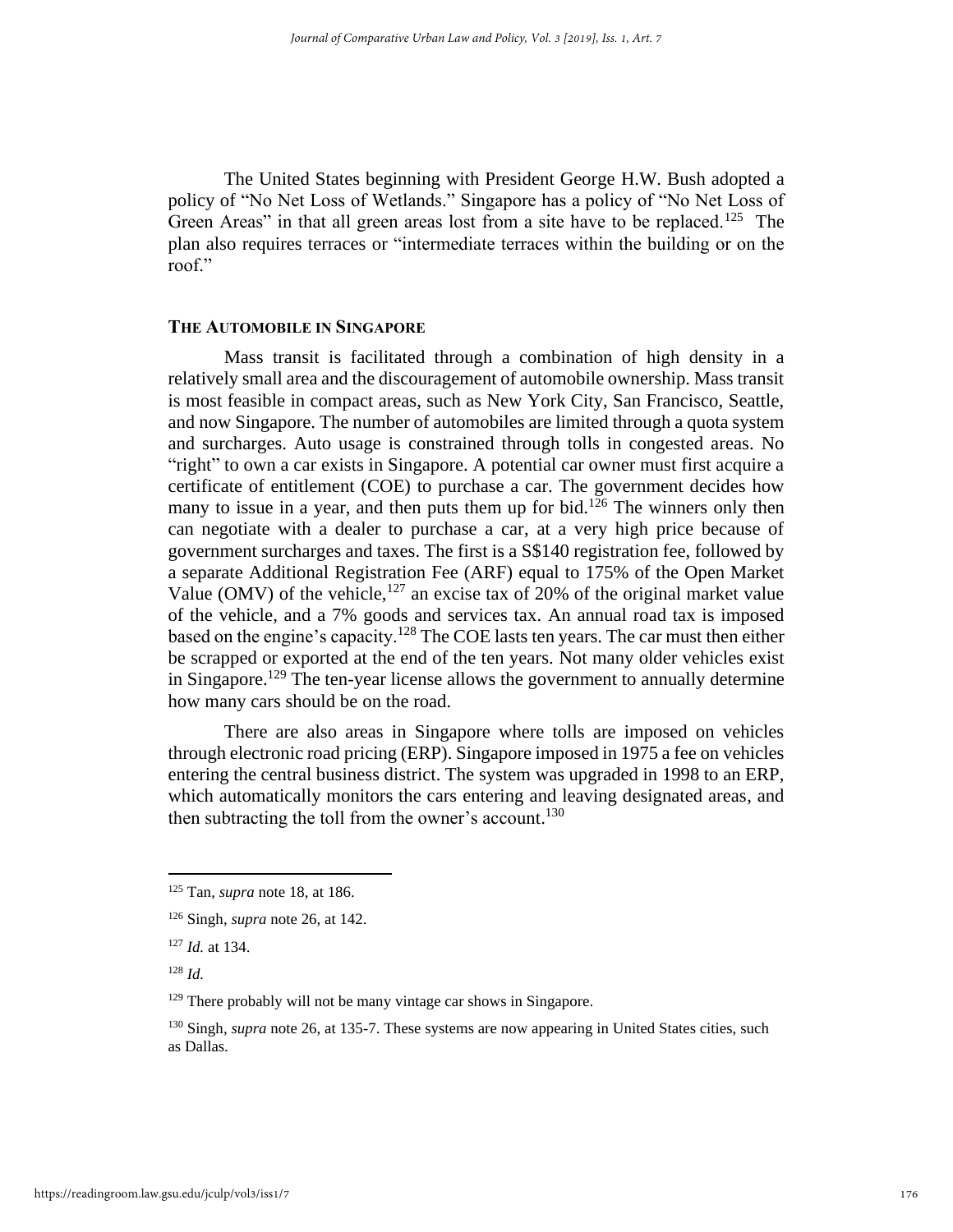Street parking is discouraged. New developments must plan for parking. Small common garages were built for the parking needs of the older buildings. The overall effect is to minimize roadside parking.<sup>131</sup>

#### **JUDICIAL REVIEW**

Singapore's judiciary is relatively inactive in land use planning and environmental cases. Singapore lacks an Administrative Procedure Act,<sup>132</sup> as well as an Endangered Species Act and National Environmental Protection Act, the three of which form the backbone of litigation in environmental and land use cases in the United States. Standing, which has been broadly expanded in the United States through decisions such as *Sierra Club v. Morton*<sup>133</sup> and *Massachusetts v. Environmental Protection Agency*, <sup>134</sup> has been conservatively construed by the Singapore courts.<sup>135</sup> Singapore also lacks a Freedom of Information Act. Chief Justice Chan Sek Keong referred to "the lack of a judicial review culture in Singapore" and "the dormant stage of judicial review in Singapore."<sup>136</sup>

The courts generally defer to the government's judgment in development cases, similarly to the American courts prior to cases, such as *Citizens to Preserve Overton Park v. Volpe*. <sup>137</sup> The Singapore High Court held in *Galstaun v. Attorney-General* that:

The Government is the proper authority for deciding what a public purpose is. When the Government decides that a certain purpose is a public purpose, it must be presumed that the Government is in

<sup>131</sup> Liu, *supra* note 18, at 25.

<sup>132</sup> Thio Li-ann, *The Theory and Practice of Judicial Review of Administrative Action in Singapore: Trends and Perspectives, in* SAL CONFERENCE 2011: DEVELOPMENTS IN SINGAPORE LAW BETWEEN 2006 AND 2010: TRENDS AND PERSPECTIVES 714, 721 (Yeo Tiong Min et al., eds. 2011).

<sup>133</sup> 405 U.S. 727 (1972).

<sup>134</sup> 549 U.S. 497 (2007).

<sup>135</sup> *See e.g.*, Jeyaretnam Kenneth Andrew v. Attorney General*,* [2014] 1 S.L.R. 345 (Sing. C.A.).

<sup>136</sup> Chan Sek Keong, *Judicial Review - From Angst to Empathy,* 22 SING. ACAD. L.J. 469, 474 (2010).

<sup>137</sup> 401 U.S. 402 (1971).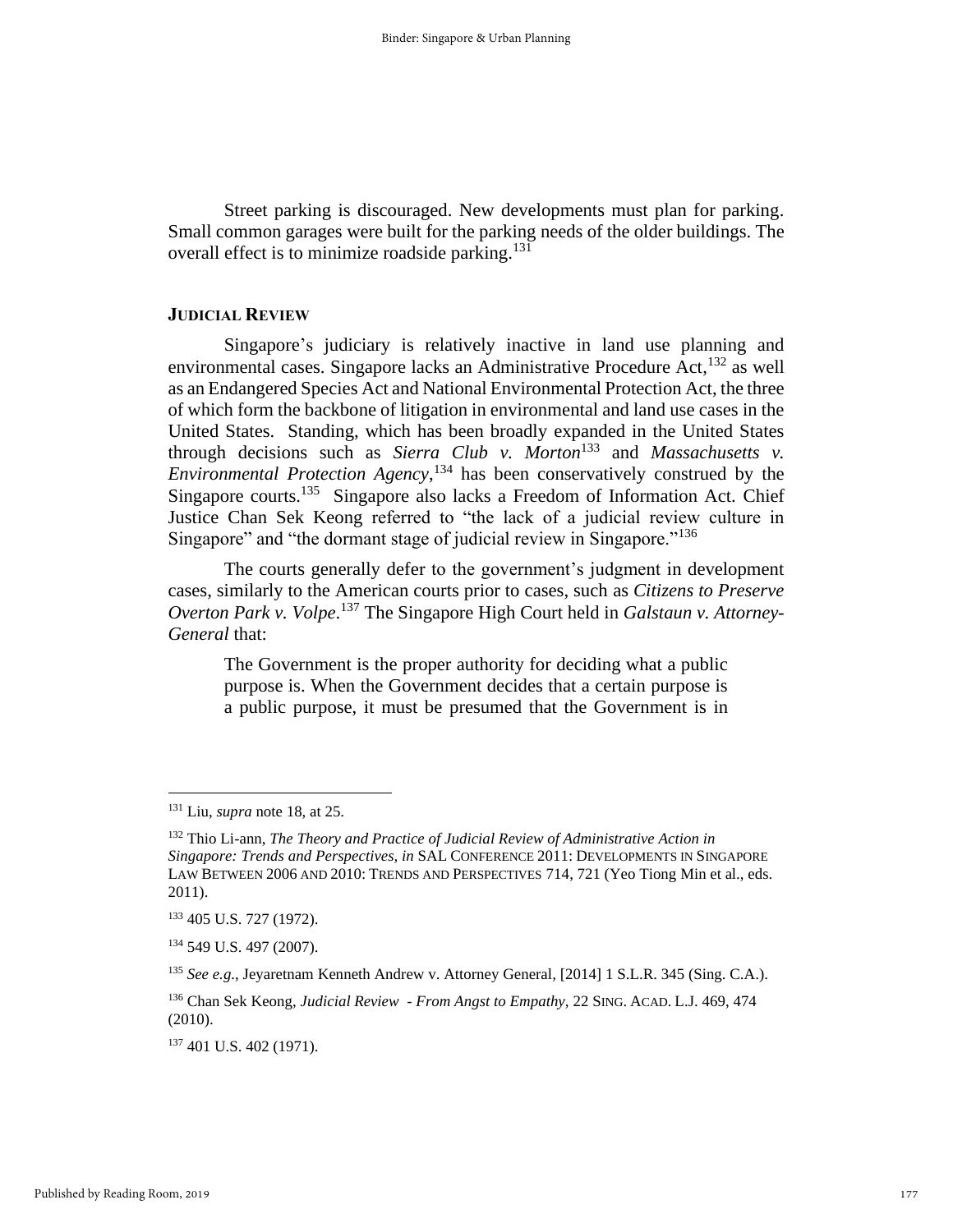possession of facts which conclude the Government to declare that the purpose is a public purpose. $138$ 

An appeal of a land decision can be made through a claim of bad faith.<sup>139</sup>

### **HISTORIC PRESERVATION**<sup>140</sup>

 Singapore was developing fast. Land was rapidly being developed. Much of the existing buildings could be lost in the rapid development. The Preservation of Monuments board was established in 1971 to identify and protect significant buildings in Singapore's history.<sup>141</sup> The 1991 Concept Plan recognized the need to identify historic structures and natural areas for preservation.<sup>142</sup> The original port of Singapore on the Singapore River is now home to restaurants and shops as are a few historic shophouses.

### *Bukit Brown Cemetery*<sup>143</sup>

 Singapore's unitary government has the power to act unilaterally when it wishes. Accountability and oversight can be minimal, as shown by the long-term plan to remove Bukit Brown Cemetery.<sup>144</sup> Bukit Brown and the adjoining She Ong are historic Chinese cemeteries. The government announced in 2012 that it would start by removing 5,000 tombs to make way for a four-lane highway through Bukit Brown, with the ultimate goal of removing all 200,000 graves.<sup>145</sup>

<sup>138</sup> Galstaun v. Attorney General [1979-80] S.L.R.(R) 589, 591 (Sing. High Ct.). See also *Basco Enterprises Pte Ltd* v. S*oh Siang Wai*, [1990] 1 M.L.J. 193 (Sing.), which upheld the government when it was alleged to have acquired property at the 1973 prices, and then resold it on the open market.

<sup>139</sup> Eng Foong Ho v. Attorney General*,* [2009] SGCA 1. The burden of proof on bad faith is on the party asserting it. A "mere suspicion" is insufficient to establish bad faith. Teng Fuh Holdings, Pte, Ltd. v. Collector of Land Revenue, [2007] SGCA 14.

<sup>&</sup>lt;sup>140</sup> For a comprehensive study of historic preservation in Singapore, see Jack Tsen-Ta Lee, Commandments and Conversations: Regulating Singapore's Historical Built Environment (unpublished manuscript) (on file with the author).

<sup>141</sup> LEE, *supra* note 45, at 182.

<sup>142</sup> Liu*, supra* note 18, at 34. About 7,000 structures were gazette for conservation. *Id.*

<sup>143</sup> *See generally* Tsen-Ta Lee*, supra* note 142, at 1-4, 10-13.

<sup>144</sup> For a discussion of Bukit Brown, *see* Jack Tsen-Ta Lee, *We Built This City: Public Participation in Land Use Decisions*, 10 ASIAN J. COMP. L. 213, 218-20 (2016).

<sup>&</sup>lt;sup>145</sup> Removing cemeteries for development is not unknown. The University of San Francisco, my undergraduate and J.D. alma mater, is built on the site of the old Catholic cemetery in San Francisco. The city's cemeteries were moved to Colma, down the Peninsula.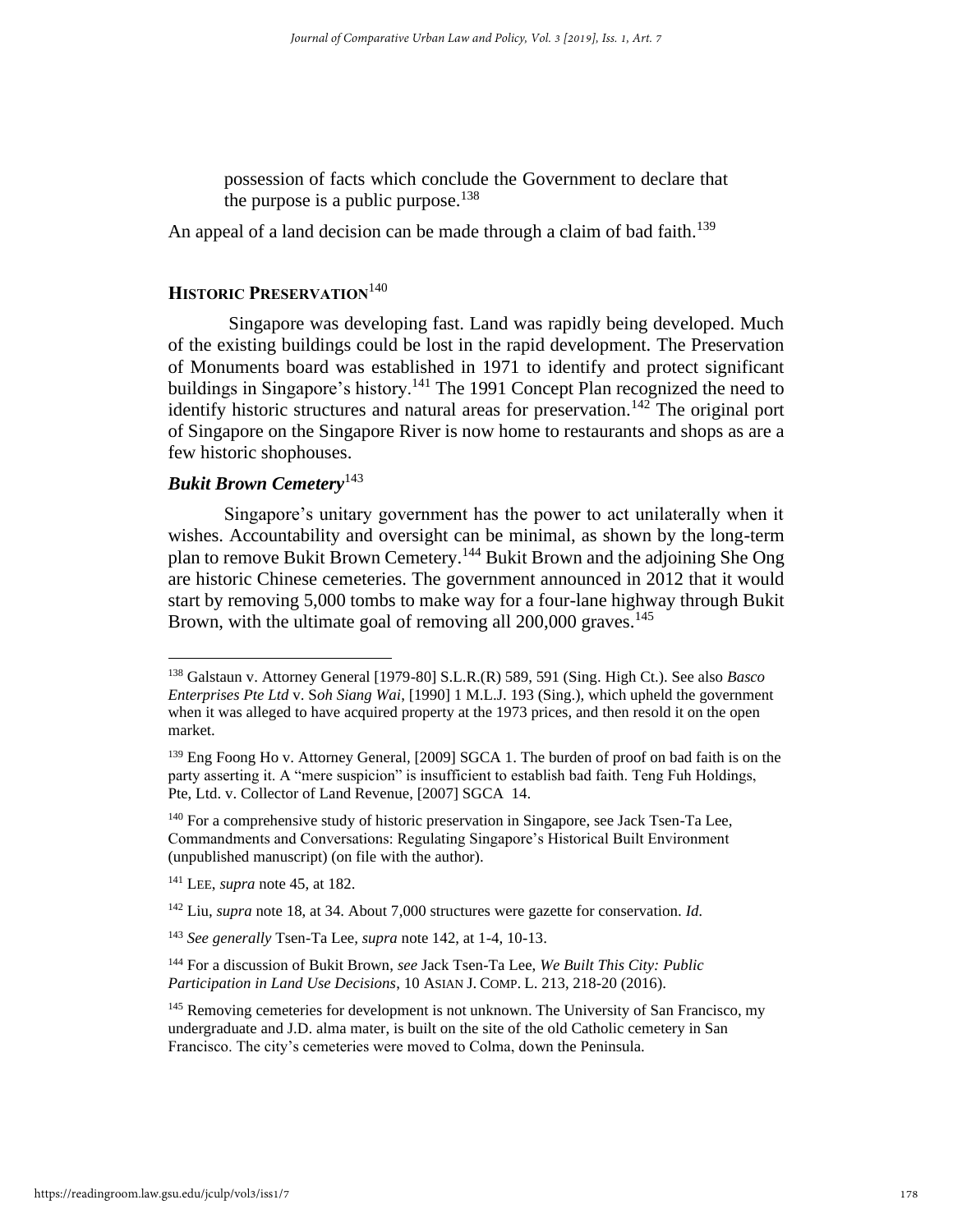#### **SUSTAINABILITY**

 Singapore has a goal of sustainability: sustainability in food, water, and energy.

### **ENERGY**

Singapore's limited land mass precludes energy sustainability. Low winds preclude substantial wind power and other demands on land use limit solar energy.

### **FOOD**

 Singapore may have a goal of sustainability, but it cannot become selfsufficient in food because of its limited land base. 93% of its foodstock is imported. Much of Singapore's farm land upon independence was among the lands acquired by eminent domain by the government after independence to build housing and clean the environment. Singapore is promoting a program of vertical farming, one example is a series of food towers, which are stacked layers of vegetable gardens open to sunlight and precipitation.<sup>146</sup>

### **WATER**

 Precipitation is not a problem per se for Singapore, except that excessive precipitation often causes flooding. The problem is capturing the precipitation. Singapore lacked independence in water at the time of independence. The ruler of Malaysia at one point threatened Singapore with its lack of a military, poor economy, and dependence on Malaysia for water.<sup>147</sup>

Singapore has a goal of 100% sustainability in water. It lacks the land and resources to become self-sufficient in energy and food, but it is working towards self-sufficiency in water. The nation historically relied upon a pipeline from Malaysia. It has since built catch basins, and desalinization plants. Singapore's water supply is a combination of "four taps": imports, catchment reservoirs,

*<sup>146</sup> See* Owen Wee, *The Food Tower: Looking Up to Solve the Global Food Crisis*, ECO-BUS. (Oct. 5, 2017), https://www.eco-business.com/opinion/the-food-tower-looking-up-to-solve-the-globalfood-crisis/.

<sup>147</sup> LEE, *supra* note 45, at 254.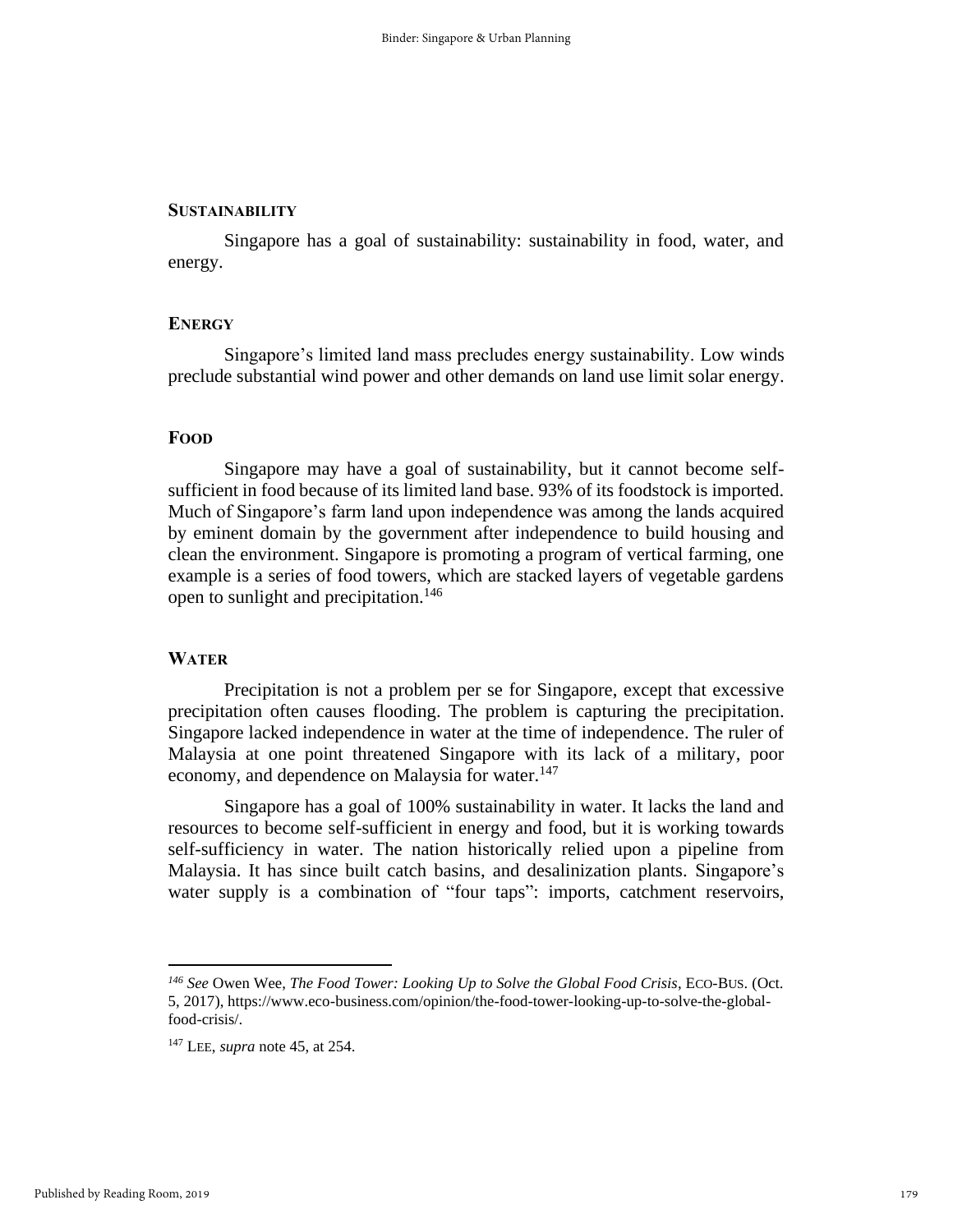reclaiming, and desalinization. Singapore had three reservoirs in 1965. It now has 17.

 Up to 30% of Singapore's water is NEWater, which we call reclaimed water or recycled water. NEWater in seven locations produces 170 million imperial gallons daily out of a daily Singapore demand of 430 million imperial gallons.<sup>148</sup> Singapore has opened its third desalinization plant.

 Marina Bay with the casino and iconic hotel, sits on filled in land. A dam, the Marina Barrage, was built across the entrance of the Singapore River on Marina Bay. The purpose was initially two-fold: flood control and potable water. The barrage keeps salty sea water out, thereby serving as a cache for fresh water. It also provides a reservoir for water recreation with the water level kept stead.<sup>149</sup> The Marina Barrage was not feasible until the River was cleaned up. The upstream polluted Kampongs had to go.

 The catchment area for the Marina Barrage covers 10,000 hectares, onesixth of Singapore's land.<sup>150</sup> The Island's catchment areas with the creation of the Marina, Punggol and Serangoon reservoirs, now cover 2/3 of its land surface.<sup>151</sup> Modern technology allows the water to be treated and purified.<sup>152</sup>

 Water is precious in the island country. The nation tries to capture as much water as possible. The offset is that it is illegal for private parties to collect rainwater. Runoff belongs to the state as part of the nation's water supply.

<sup>150</sup> Ming En, *supra* note 114.

<sup>151</sup> *Id.*

<sup>148</sup> Kenji Kawase, *Singapore Water Company's Tap Runs Dry Amid Debt Crisis,* NIKKEI ASIAN REV. (June 15, 2018), https://asia.nikkei.com/Business/Company-in-focus/Singapore-watercompany-s-tap-runs-dry-amid-debt-crisis2. Orange County, California is a global leader in waste water recycling. It set a world record in February 2018 by recycling 100,008,000 gallons of wastewater into potable water. Greg Mellen, From waste to taste; Orange County sets Guiness record for recycled water, Orange County register, February 18, 2018, [https://www.ocregister.com/2018/02/18/from-waste-to-taste-orange-county-sets-guinness-record-](https://www.ocregister.com/2018/02/18/from-waste-to-taste-orange-county-sets-guinness-record-for-recycled-water/)

[for-recycled-water/.](https://www.ocregister.com/2018/02/18/from-waste-to-taste-orange-county-sets-guinness-record-for-recycled-water/)

<sup>149</sup> Grace Chua, *Is Singapore's Marina Barrage a Model for Flood Protection?*, EMERGENCY MGMT. (Sep. 25, 2014) http://www.govtech.com/em/disaster/Singapore-Marina-Barrage-Model-Resilience.html. Recreational use is facilitated by keeping the reservoir level steady.

<sup>152</sup> *Singapore Water Story*, PUB, https://www.pub.gov.sg/watersupply/singaporewaterstory (last visited Mar. 1, 2019).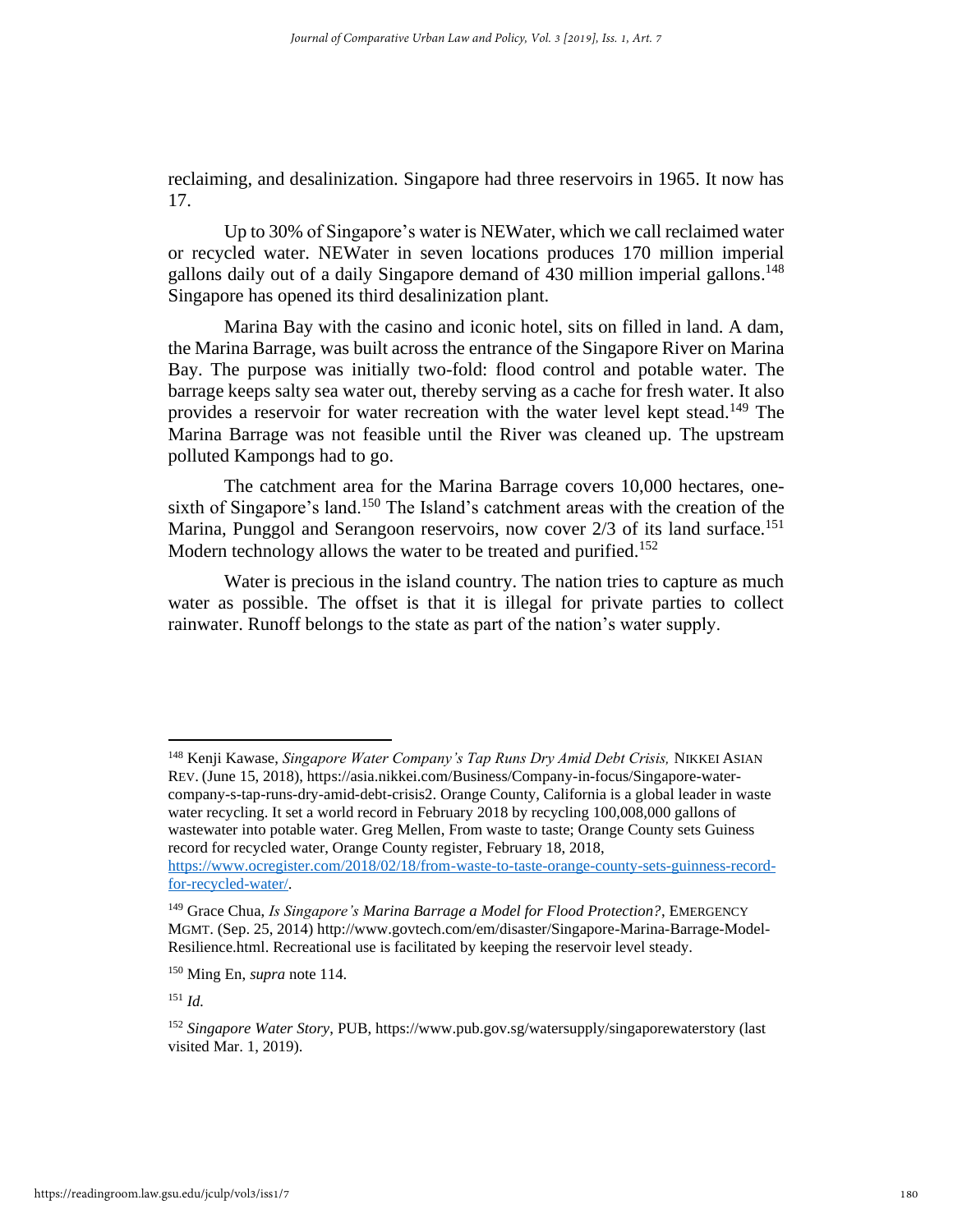Conservation plays a major role in meeting the Island's water needs. Water usage per household is also down to an average of 143 litres/day in 2017 from 165 in 2002.<sup>153</sup>

### **POPULATION**

 Singapore's population is multi-racial unlike many Asian countries. Almost all residents are immigrants or the descendants of immigrants. It's about 74% Chinese, 13% Malay, and 9.0% Indian.<sup>154</sup> The occurrence of race riots in the recent past affected the government's policies, including maintaining ethnic diversity in HDB housing developments.

 Much of the population growth in recent years has been by immigrants, mostly from Malaysia, China, and India. One planning document projects a population of 6.9 million by 2030.<sup>155</sup> Singapore's low birth rate necessitates the large immigration of foreign workers into the economy, both in highly skilled areas, such as finance, and in low-skilled industries, such as construction and domestic service. 156

### **TRASH**

 Waste is segregated; recycling encouraged, and much of the remaining waste is incinerated. The incineration ash and remaining trash are transported to an offshore island.<sup>157</sup>

### **CORRUPTION**

Singapore's success is facilitated by a lack of corruption.<sup>158</sup> Corruption is a plague in many countries, states, cities, and businesses. It is a hidden tax and drag

<sup>153</sup> *Id.*

<sup>154</sup> DEP'T OF STATISTICS SING., *supra* note 7, at 4.

<sup>&</sup>lt;sup>155</sup> GOV'T OF SING., NAT'L POPULATION & TALENT DIV., A SUSTAINABLE POPULATION FOR A DYNAMIC POPULATION: POPULATION WHITE PAPER 48 (2013),

https://www.strategygroup.gov.sg/docs/default-source/Population/population-white-paper.pdf.

<sup>156</sup> Lim, *supra* n. 19 at 208.

<sup>157</sup> Semakau is the only remaining Singapore landfill. Tan, *supra* note 33, at 60, 63.

<sup>&</sup>lt;sup>158</sup> Singapore applies its anti-corruption laws on an extra-territorial basis, such that a Singapore citizen engaged in corruption overseas can be prosecuted in Singapore. Public Prosecutor v. Taw Cheng Long, [1998] 2 S.L.R. (R) 489 (Sing. C.A.).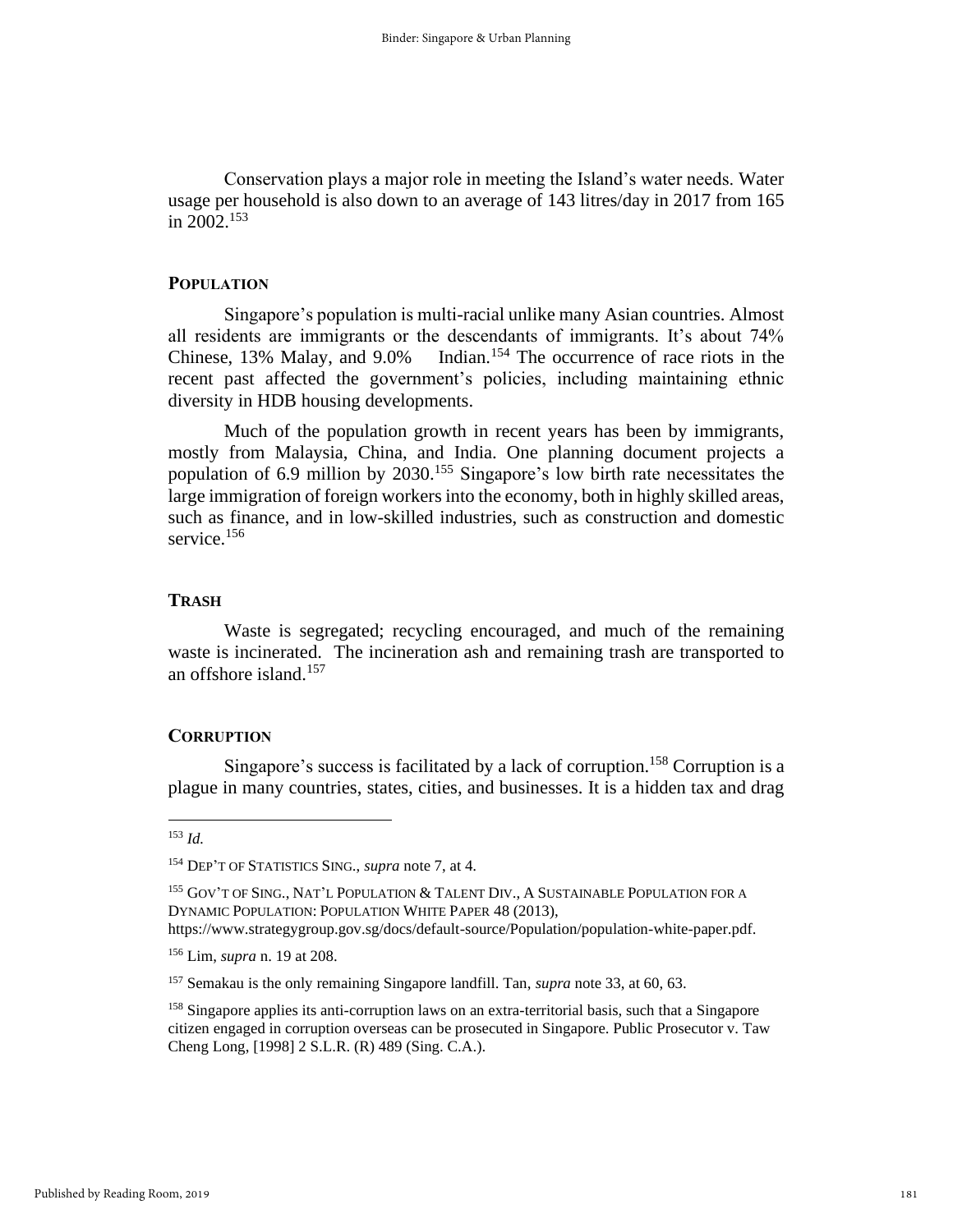on an economy. No record exists of widespread public corruption in the independent Singapore. It is currently ranked fourth best on the list of corruption in countries.<sup>159</sup> One way of discouraging corruption is to pay the public workers high salaries that correspond to market wages. $160$ 

 Prime Minister Lee and the PAP were concerned about the risk of corruption upon assuming office 1959.<sup>161</sup> They acted quickly against incidents of corruption. Elections are "no-money" elections; thus, the system of campaign contributions corruption does not exist in China. The law was changed such that a presumption of corruption exists for those accused of living above their means.<sup>162</sup> The Singapore anti-corruption statutes apply to Singapore citizens outside the country.<sup>163</sup>

No evidence exists of widespread corruption in Singapore, unlike neighboring Malaysia. For example, Malaysia issued \$6.5 billion in bonds for the 1Malaysia Development Berhad (1MDB) development fund. The funds were diverted into private hands, including the then Prime Minister of Malaysia.<sup>164</sup>

Government exists for the greater good of Singapore; i.e. the people of Singapore, as exemplified by the lack of corruption. It has raised the quality of their lives. Singapore works as a model because it has worked. However, the potential for corruption exists. Indeed, the amount of power and resources in the government makes corruption a ticking time bomb for Singapore.

<sup>159</sup> *Corruption Perceptions Index 2018*, TRANSPARENCY INT'L,

https://www.transparency.org/cpi2018. A different study of Federal Public Corruption Convictions by Judicial System shows Chicago heading the list of cities with 1,731 convictions from 1976- 2017 and Illinois third among states with 2,102 convictions. DICK SIMPSON ET AL., CORRUPTION IN CHICAGO AND ILLINOIS: ANTI-CORRUPTION REPORT #11, at 5-6 (2019). http://pols.uic.edu/wpcontent/uploads/sites/273/2019/02/Corrruption-Rpt-11-final.docx.

<sup>&</sup>lt;sup>160</sup> The salaries of ministers and high government officials is pegged at 2/3 of the salaries of their private sector equivalents as shown by their income tax returns. LEE, *supra* note 45, at 169.

<sup>161</sup> *Id*. at 157-71.

<sup>162</sup> *Id.* at 159-60.

<sup>163</sup> Public Prosecutor v. Taw Cheng Kong*,* [1968] SGHC 10, 1 S.L.R.(R) 78 (Sing. H.C.).

<sup>164</sup> Shamim Adam et al., *The Story of Malaysia's 1MDB, the Scandal That Shook the World of*  Finance, BLOOMBERG (May 24, 2018, 12:05 AM),

https://www.bloomberg.com/news/articles/2018-05-24/how-malaysia-s-1mdb-scandal-shook-thefinancial-world-quicktake (last updated Dec. 17, 2018, 2:00 AM).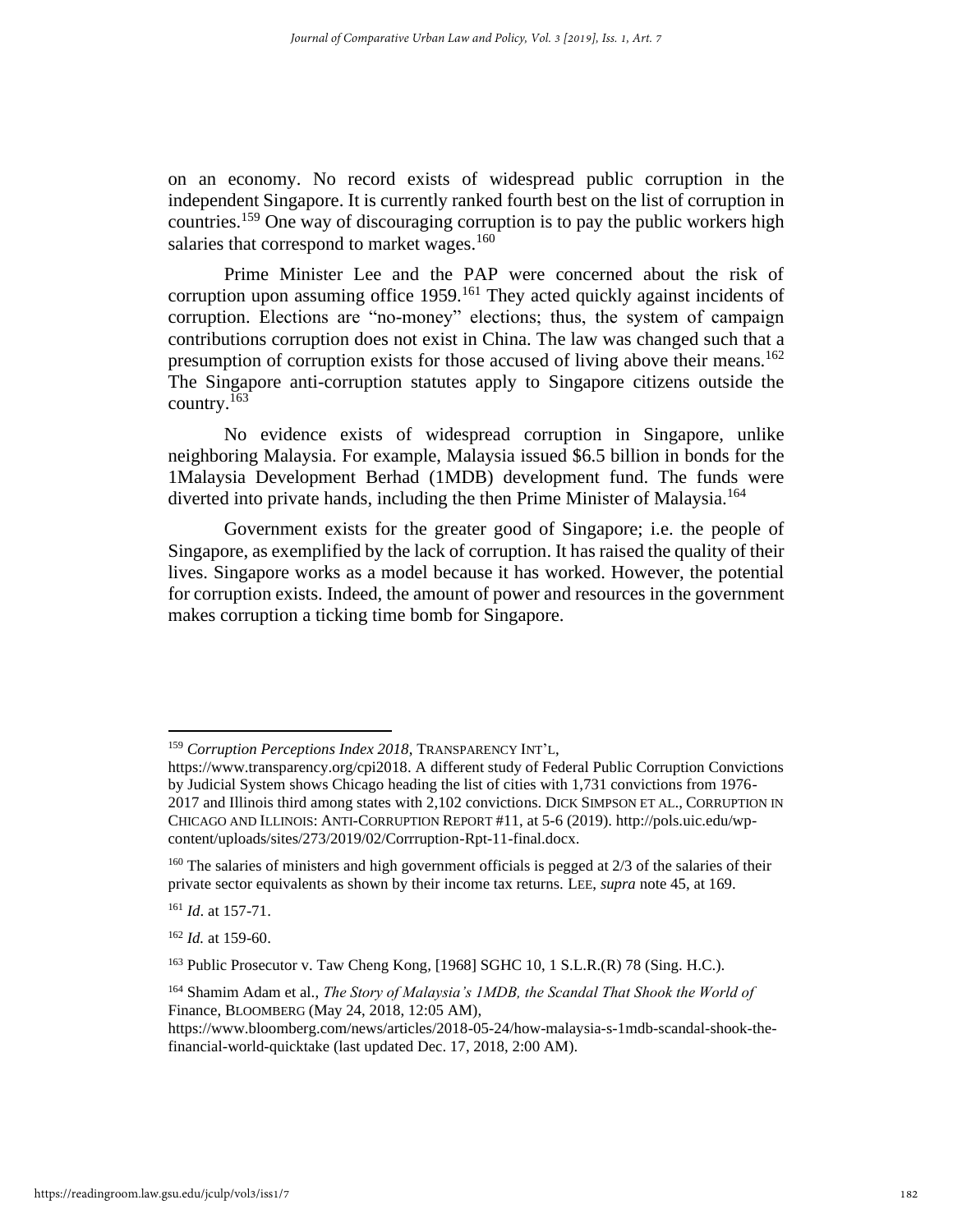### **CRIMINAL ACTIVITY**

Police presence on the streets of Singapore is rare. Instead, the highly technological country has Universal CCTV coverage. Capital punishment is imposed on drug traffickers.

### **FREEDOM OF SPEECH**<sup>165</sup>

 Article 14(1) of the Singapore Constitution provides for freedom of speech, but then allows Parliament to enact any law which it considers "necessary or expedient."<sup>166</sup> Article 14(2)(a) details eight grounds upon which speech can be restricted: security, friendly relations with other states, public order, public morality, protecting Parliamentary privilege, defamation, contempt of court, or incitement to any criminal offense.<sup>167</sup>

Singapore is not big on freedom of speech, at least in public areas. The government on September 1, 2000 designated an area within Hong Lim Park as "Speakers Corner."<sup>168</sup> Potential speakers would have to register with the Commissioner of Parks and Recreation within 30 days of the scheduled event. Speeches can be held around the clock, but sound amplification devices are only allowed between 9:00 AM and 10:30 PM. Speakers and organizers have to be citizens of Singapore.

 Prime Minister Lee was known to resort to defamation lawsuits to muzzle critics if they strayed from the truth. Time Magazine, the International Herald Examiner, and the Asia Wall Street Journal lost lawsuits against the Prime Minister. The government also reduced the number of hard copies that could be distributed in Singapore. $169$ 

Singapore limited press freedoms. Prime Minister Lee said:

<sup>&</sup>lt;sup>165</sup> In general, see Li-ann Thio, Singapore: Regulating Political Speech and the Commitment to Build a Democratic Society, 1 Int. J. Const. L. 516 (2003).

<sup>166</sup> SING. CONST. art. 14(1). Juan v. Public Prosecutor, [2003] 2 S.L.R.(R) 445, 449-50; Benjamin v. Public Prosecutor, [1989], 2 S.L.R.(R) 419, 426 (not an absolute right).

<sup>167</sup> SING. CONST. art. 14(2)(a).

<sup>&</sup>lt;sup>168</sup> The idea for Speakers' Corner came from the Speakers' Corner in Hyde Park, London.

<sup>169</sup> LEE, *supra* note 45, at 128-31, 191-92.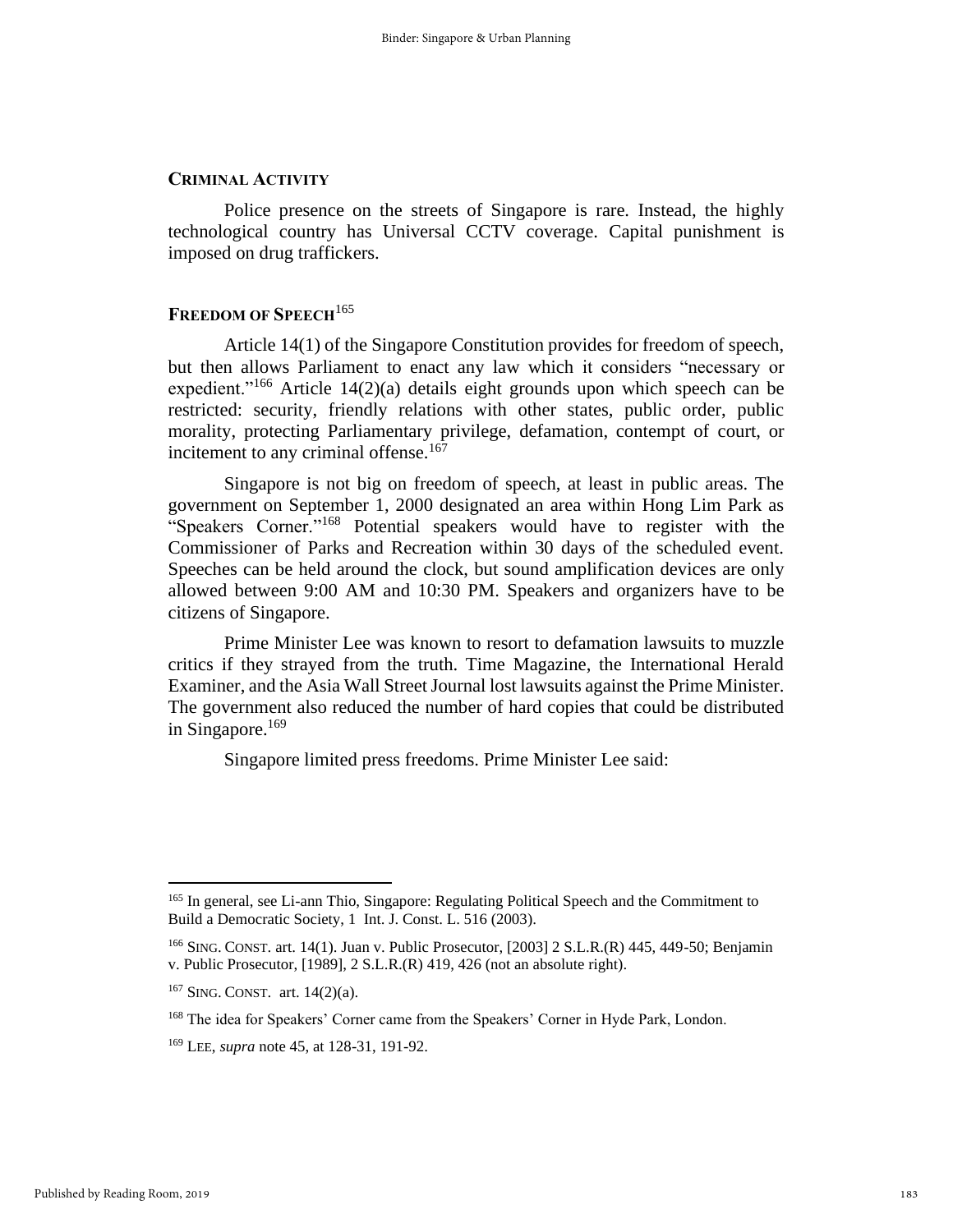Freedom of the press, freedom of the news media, must be subordinated to the overriding needs of Singapore, and to the primacy of purpose of an elected government.<sup>170</sup>

Significantly, Singapore does not regulate access to the internet.

### **POLLUTION**<sup>171</sup>

 Singapore cleaned up its waterways and requires pollution control as part of the planning of new factories.<sup>172</sup> Singapore separated, as has the United States, the storm water drains from the sewerage drains – a critical step in public health and sanitation.<sup>173</sup> However, Singapore cannot be pollution free because of its location. For example, forest fires from neighboring countries blow over the island.<sup>174</sup>

### **SINGAPORE AND THE UNITED STATES**

Both Singapore and the "13 original colonies" which formed the United States, achieved their independence from England. Each is a country of immigrants and their sons and daughters. Both became economic juggernauts. The 1790 population of the United States in the first census was 3,929,214. Singapore's population at independence in 1965 was 1.89 million. Both countries thereby started with a small population. Yet the ethos of each developed differently. The common denominator was land, which defined the course of each country. The United States had land; Singapore did not.

The American people could push the frontier 3,000 miles from the Atlantic to the Pacific. The "Ohio Territory," the Northwest, opened up to the American people with the Treaty of Paris of 1783, ending the Revolutionary War. The American people were mostly rural with farming as the main industry, and thus had to be self-reliant. They moved the frontier west roughly 3,000 miles, up to Alaska

<sup>170</sup> Lee, *supra* note 29 at 69.

<sup>&</sup>lt;sup>171</sup> Several Asian countries, such as China and India, suffer from major pollution problems whereas Singapore is essentially pollution free.

<sup>172</sup> Tan, *supra* note 35, at 60.

<sup>173</sup> Soon, *supra* note 35 at 62.

<sup>&</sup>lt;sup>174</sup> For example, fires in Indonesia in 1977 contaminated the air in Malaysia, Singapore, and Thailand. DALE*, supra* note 16, at 52.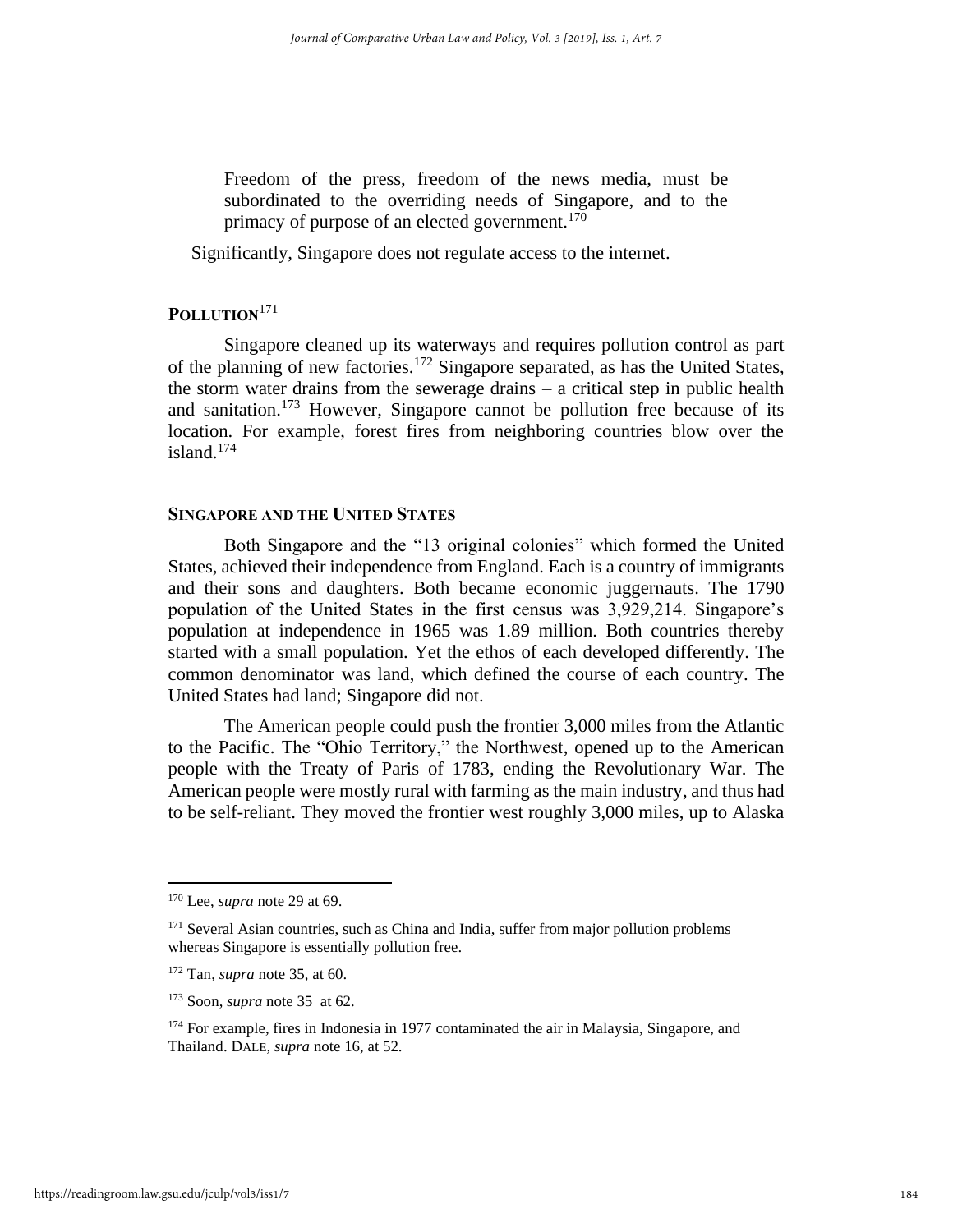and to Hawaii out in the Pacific Ocean, often expanding in advance of the government. They had a spirit of individualism.

The prevailing attitude was development coupled with laissez faire. As I wrote of the American people in an earlier article:

They conquered the eastern wilderness, crossed the Berkshires, Alleghenies, Rockies, Sierras, and Cascades, poured through the Cumberland Gap and South Pass, tamed the Great Plains, bridged, ferried and forged the Connecticut, Hudson, Delaware, Susquehanna, Ohio, Cumberland, Mississippi, Tennessee, Arkansas, Platte, Sabine, Red, Colorado, and Columbia Rivers, settled the frozen Northern Plains, and survived the burning deserts of the Southwest.<sup>175</sup>

The American people upon independence could begin the Westward expansion. Singapore had to create a new society starting with the problems of housing and growing the economy. Urban renewal was a priority. The United States literally gave away hundreds of millions of acres to be settled. Singapore took land at depressed prices for development by the government.

 The expanding frontier could absorb waves of immigrants from throughout the globe. The Census Bureau announced the end of the frontier in 1890. Even when the frontier closed, Americans remained a people of mobility. They could move to the suburbs and exurbs, and even the wilderness and "off the grid." They can move from state to state. For example, roughly 5 million moved into California from other states, but 6 million left California from 2007 to 2016. An additional net migration out of California occurred in 2017.<sup>176</sup>

 America expanded with private entrepreneurship and private housing. Singapore took the opposite track focusing on the communal, deliberately stripping property rights out of its constitution. Prime Minister Lee recognized the difference:

 With a few exceptions, democracy has not brought good government to new developing countries. What Asians value may not be what Americans or Europeans value. Westerners value the freedoms and liberties of the individual. As an Asian of Chinese cultural background, my values are for a government which is honest, effective and efficient in protecting its people and allowing opportunities for all to

<sup>175</sup> Denis Binder, *Looking Back to the Future: The Curmudgeon's Guide to the Future of Environmental Law*, 46 AKRON L. REV. 993, 999 (2013).

<sup>&</sup>lt;sup>176</sup> Californians fed up with housing costs and taxes are fleeing state in big numbers. Brian Uhler & Justin Garosi, *California Losing Residents Via Domestic Migration*, LEGIS. ANALYST'S OFF. (Feb. 21, 2018), https://lao.ca.gov/laoecontax/article/detail/265.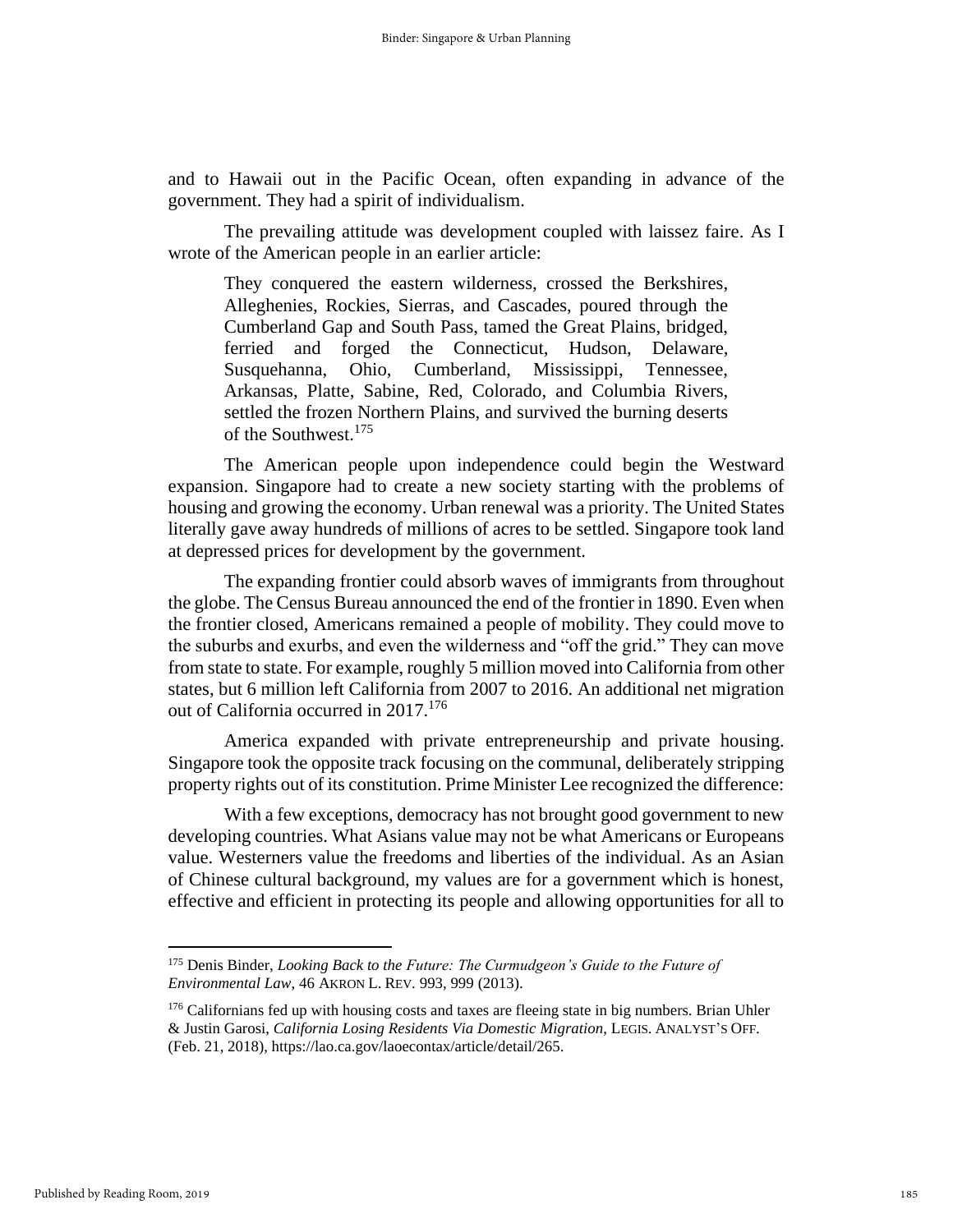advance themselves in a stable and orderly society where they can live a good life and raise their children to do better than themselves.<sup>177</sup>

 The American people upon independence took a different approach than Singapore. Having thrown off the yoke of King George III and the British in the Revolutionary War, they were not about to surrender their independence to a powerful federal government. They sought freedom not only for the American people, but more significantly for the individual American. The United States, going back to the Colonial Era, emphasized the rights of the individuals.

 The first attempt at unity, the Articles of Confederation, failed; it was too weak. The response was the adoption of the Constitution, followed by the Bill of Rights. The Constitution and Bill of Rights define the rights of the people and limit the powers of government. The Constitution established a government of enumerated powers. The Bill of Rights protects the people against the government, granting freedom of speech, assembly, religion, the right to seek a redress of grievances, due process, property rights, and a jury trial. Not all these rights are fully recognized in Singapore.

 A fundamental difference between the Singapore approach and that of America is the concept of fairness. Prime Minister Lee looked at "fairness" from the perspective of the state and the people as a whole. Thus, the few might have to sacrifice property values for the good of the many, especially early in the years of Singapore's independence.

 The Singapore ethos is to value community rights higher than individual rights. The people of Singapore lack those options unless they emigrate to another country. They had to work with the land they had. Singapore had to maximize its resource of limited land. The PAP could exercise, as a popularly exercised government, draconian powers to acquire land cheaply and move the people from slums to decent housing in record time, something the British were unable to do. Public housing is a necessity for most Singapore citizens because of the lack of land.

 Singapore could integrate its public housing, reflecting the ethnicities in the country. It emphasized ownership (99 year leases) of the flats. Public housing in the United States is usually for low-income Americans. America's record of public housing is sad.

<sup>&</sup>lt;sup>177</sup> Lee Kuan Yew, Senior Minister of Singapore, Speech at the Create 21 Asahi Forum Tokyo 15 (Nov. 20, 1992), http://www.nas.gov.sg/archivesonline/data/pdfdoc/lky19921120.pdf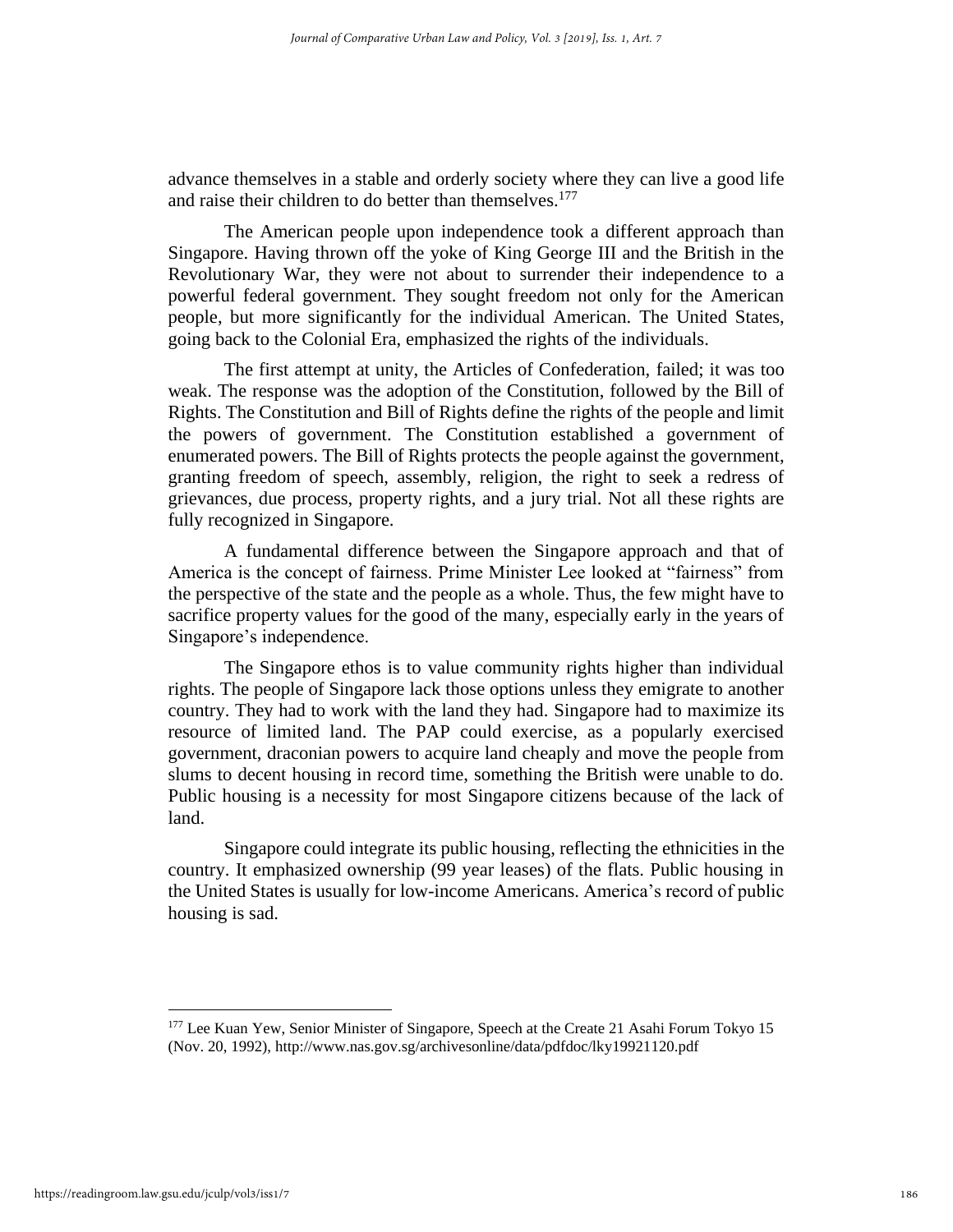Prime Minister Lee understood the difference between Singapore and the United States.

 One fundamental difference between American and Oriental culture is the individual's position in society. In American culture an individual's interest is primary. This makes American society more aggressively competitive, with a sharper edge and higher performance. In Singapore, the interests of the society take precedence over that of the individual. Nevertheless, Singapore has to be competitive in the market for jobs, goods and services. On the other hand the government helps lower income groups to meet their needs for housing, health services and education so that their children will have more of an equal chance to rise through education.<sup>178</sup>

### **THE FUTURE OF SINGAPORE**

 I do not possess a crystal ball. Prophecy is always problematic. Singapore has problems. It's birth rate is dropping while the citizenry is aging. The country is increasingly relying upon an immigrant, often low-skilled, population in its workforce. Singapore's affluence masks a growing inequity in its population.

The younger generation did not experience the hardships and privations of the founders and their generation. They will expect more in terms of lifestyle.

 Singapore's planners built a diversified economy, but, as with the three other Asian tigers of Hong Kong, South Korea, and Taiwan, prospered during the era of globalization. Political currents globally are rising against globalization. The effects on the nation's economy remain to be seen.

 The PAP will someday be voted out of office as long as Singapore remains a democracy. Founding political parties, such as in India, Israel, and Mexico, lose their cachet and have to compete for votes.

### **CONCLUSION**

 Singapore grew from an economically poor colony to a vibrant economic success in the five decades since independence. It has soared to the top among former colonies in Asia and Africa. Singapore acts both as a city and nation. It is also a local city acting globally. Singapore reflects the vision of Lee Kuan Yew, the founder/leader of modern Singapore. Singapore works because it works.

<sup>178</sup> LEE, *supra* note 29 at 140 .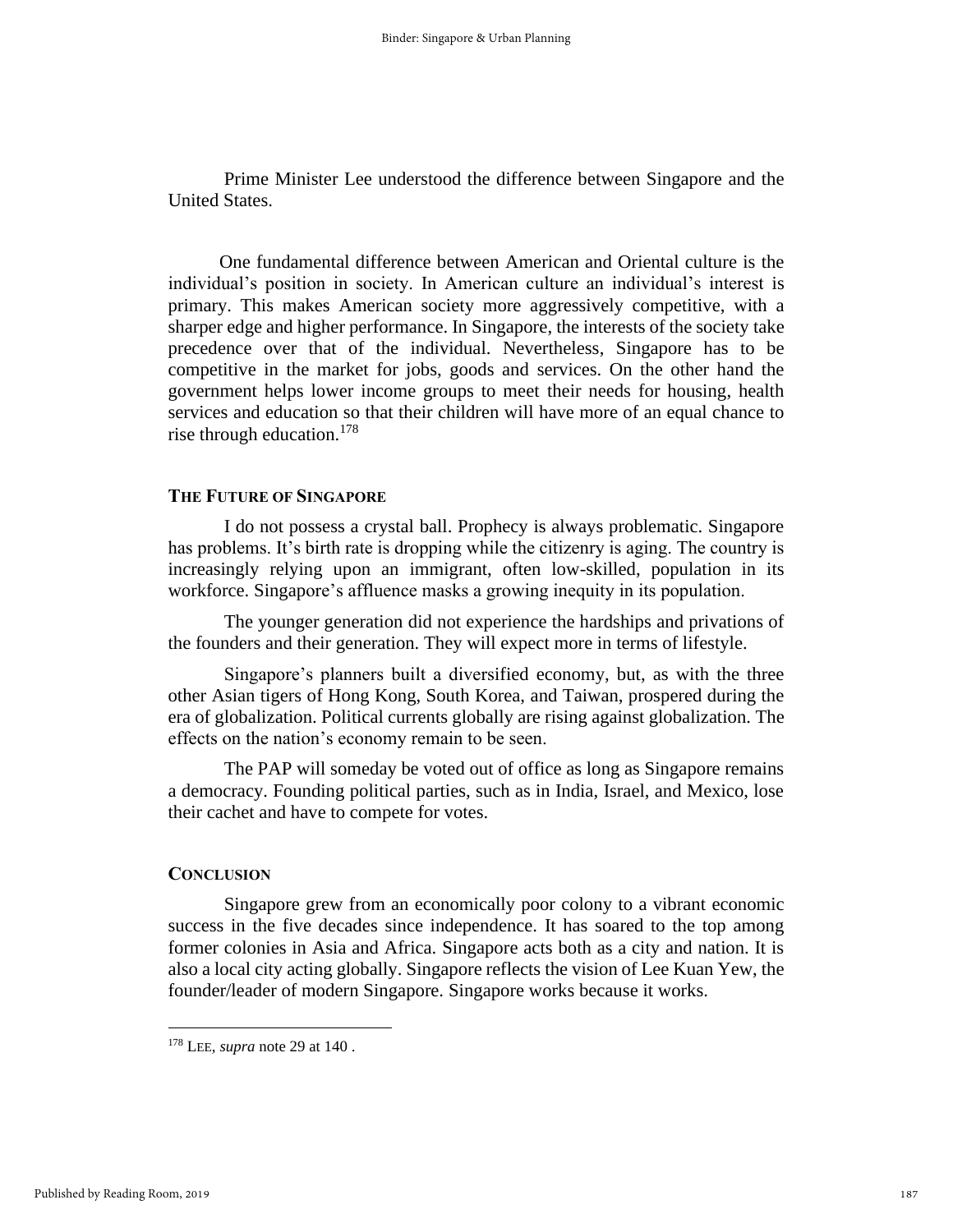The country has prospered as the population grew from 2.07 million in 1970 to 5.47 million in 2014. Population density more than doubled in the same period from 3.538/square kilometer to 7.615.

 The destinies of the United States and Singapore were molded by land. America had 3,000 miles to cross. Singapore existed on an island of 28 square miles with minimal prospects of lateral expansion. The United States could grow out. Singapore could only grow up.

 Singapore appears to be a paradise on earth, with deceptively attractive land use planning, great affluence, and a diversified economy. Prime Minister Lee inherited a small island with a large poverty stricken, landlocked population. He had to prioritize. Not all problems could be addressed at once. He chose housing and commerce. They were intertwined. Success in one aided success in the other.

 Singapore in the areas of land use planning, environmental protection, public housing, and greenery has been much more successful than the United States. Ethnic conflicts have been minimized.

 The government is more extensively involved in planning than the United States, or indeed, any non-Communist country. It has been successful because of the unitary government with a clear vision on a small land base. Urban planning in the Unites States with a multitude of governments and planning agencies is a mixed bag.

 Planning has worked better in Singapore than in the United States and other democracies. Political processes may impede making unpopular decisions, which may be best in the long run. Elected politicians may be reticent to vote for unpopular proposals. Singapore though has not experienced that problem. The one-party unitary government has advantages in these situations.<sup>179</sup>

 American cities have spread out into the suburbs or exurbs, chewing up farmland. Urban planners in the United States cannot control urban sprawl or confine the population in a central area. Singapore removed its farms, mostly kampongs, early in its metamorphosis from squalor to splendor.

 Land use decisions are subject to little effective judicial review. The government owns 90% of the land which gives it almost preemptory power over land. It has no Administrative Review Act. Standing is limited, as it was in the United States prior to *Sierra Club v. Morton*.

<sup>179</sup> *See* DALE*, supra* note 16 at 105-08. *See also*, Lim, supra n. 17 at 206.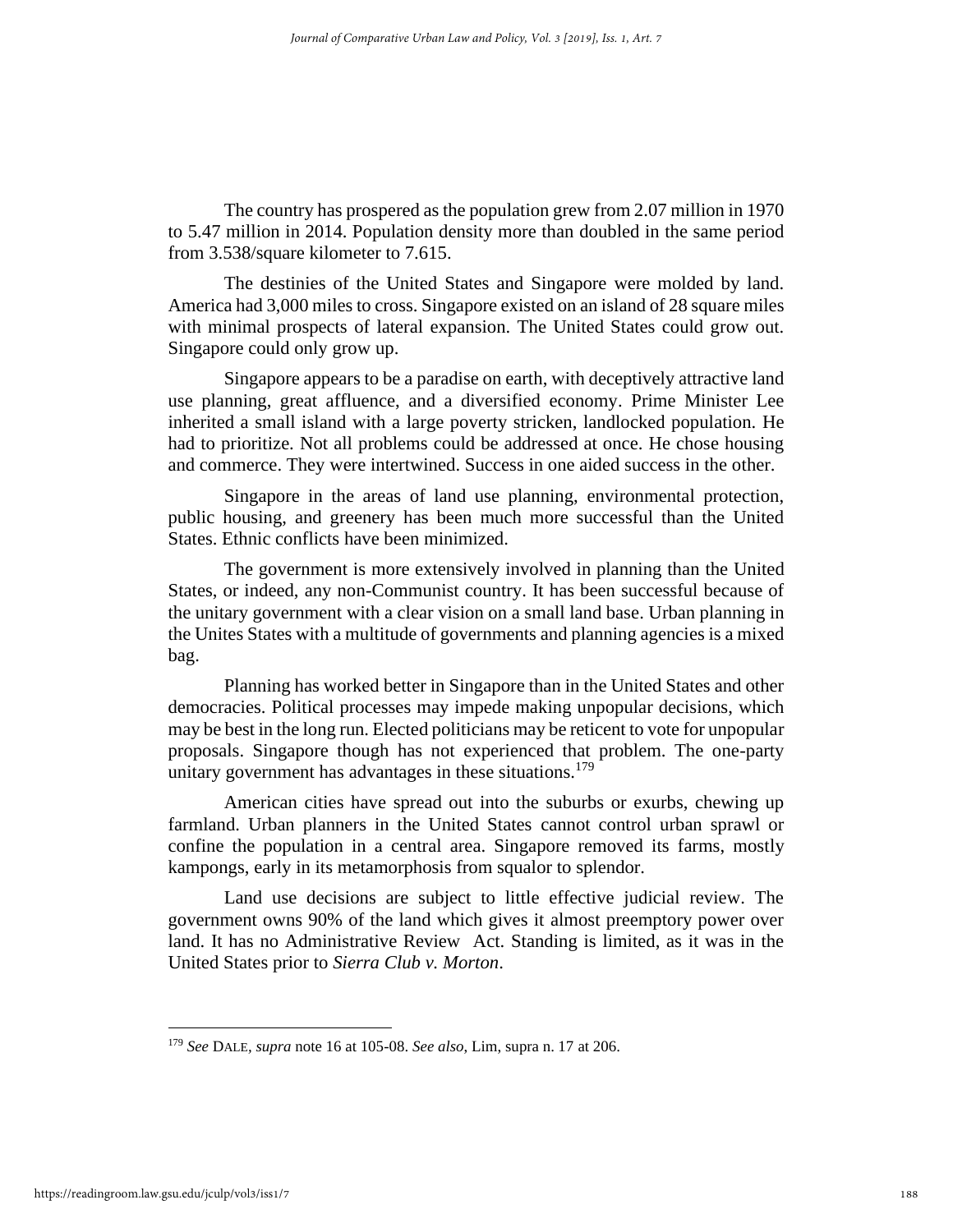The United States, just as Singapore, gives the government the power of eminent domain. The difference is that the United States' government has to pay fair market value for the land. Land owners could contest the government's assessment.

 Singapore acquired roughly 40% of the nation's land at artificially low prices, which did not reflect market value until the law was changed in 2007 – after the state had acquired most of the land.

 The question is not whether the country needed to acquire the land, but did it have to be done at devalued assessments?

 Singapore has a unitary government. The American political system is in a sense Balkanized with thousands of local, state and territorial governments as well as the federal government. Singapore can act quickly, decisively with one voice ignoring, as in the Bukit Brown Cemetery public opinion. Much of it defies the American spirit of individualism. It is state writ capitalism based on central planning.

 Singapore was lacking in natural resources upon independence, but it possessed location, brain power, and a guiding vision by inspired leaders. Success upon success built upon itself as Singapore got going. It is a country free from the corruption that plagued many developing countries. It built upon its British heritage, but from a Chinese Asian Confucian perspective. English as a unifying language bridges the diverse ethnicities in Singapore.<sup>180</sup>

 Singapore emerged in independence as an entrepot characterized by pollution and poverty. The people arose out of widespread poverty and squalor. Five decades later it was a world class metropolis.

 Singapore is a top down limited democracy. It has severe limits on what we consider fundamental rights under the First, Fourth, Fifth, Sixth, Seventh, and Eighth Amendments with severe limitations on fundamental freedoms such as speech, assembly, property rights, and the right to a jury trial.<sup>181</sup> It has restrained labor to an extent unheard of in western democracies today.

That is the price Singapore citizens have paid for their success.

 It was not ordained that Singapore would become an economic giant. The country could have remained another economically poor country decades after

<sup>&</sup>lt;sup>180</sup> Singapore has four official languages: English, Mandarin, Malay, and Tamil. SING. CONST. art. 153A.

<sup>&</sup>lt;sup>181</sup> The right to a jury trial was ended for all but capital cases in 1969, and totally abolished in 1992.